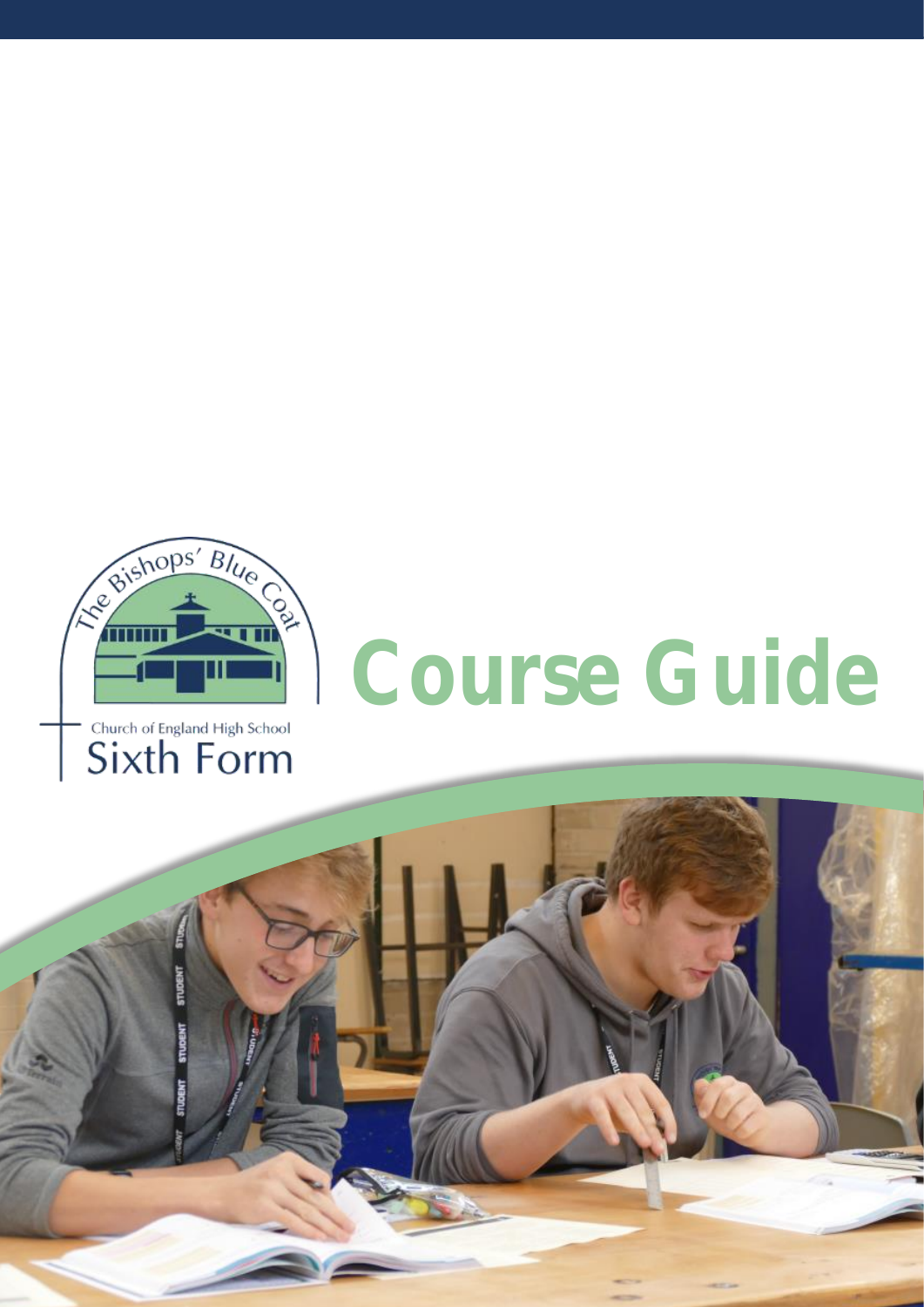# **WELCOME TO OUR COURSES**

This Course Guide will give you an introduction to the A Level and Level 3 courses we offer here in Sixth Form at The Bishops' Blue Coat CE High School.

Our courses are well-established and we know that gaining these qualifications will mean that you are able to move on to your next destination, whether that be university, an apprenticeship or the workplace. You will read about former students from each course. They are just one example of where the course could take you; ask the course leaders to tell you where else the qualification can lead.

There are three key facts that you should note if you are interested in joining the course:

| Course entry requirement | This explains what GCSEs and grades are recommended in order to<br>access the course.                                                                                                                                                      |
|--------------------------|--------------------------------------------------------------------------------------------------------------------------------------------------------------------------------------------------------------------------------------------|
| How you are assessed     | Look at the balance of coursework and examination. Most A Levels<br>have a high proportion of examinations but coursework can be a major<br>part of some courses.                                                                          |
| When you are assessed    | A Levels courses now have all of the assessment at the end of Year 13.<br>Some courses have a coursework element within this assessment.<br>Level 3 courses include coursework and also assessment in some units<br>at the end of Year 12. |

It is important that you do not simply choose A Levels from this guide. There are other ways to research your A Levels:

- Speak to your GCSE teachers or course leaders, either on Open Evening or during school.
- Visit the website of the examination board and look at the specification a lot of the document is for teachers but you will get more details on units and topic areas.
- Some courses have additional summaries they give out.
- Talk to current students about the course.
- Speak to the Head of Sixth Form about your choices.
- Research online there is a website called 'The Student Room' where a lot of our sixth form seek advice.
- Visit the website "Russell Group Informed Choices" as there are certain careers that require you to study set A Levels for example to study Medicine many universities stipulate that students study both Chemistry and Biology.

You will be choosing three courses to study for the next two years. Students learn best when they are enthusiastic and interested and so that should be your main aim. In addition, we offer Enrichment Programmes that you can learn more about at our Open Evening or online.

Good luck. And remember, if you are in doubt…ask!

**Stephen Moffatt Cheryl Foster** *Head of Sixth Form Deputy Head of Sixth Form* smoffatt@bishopschester.co.uk cfoster@bishopschester.co.uk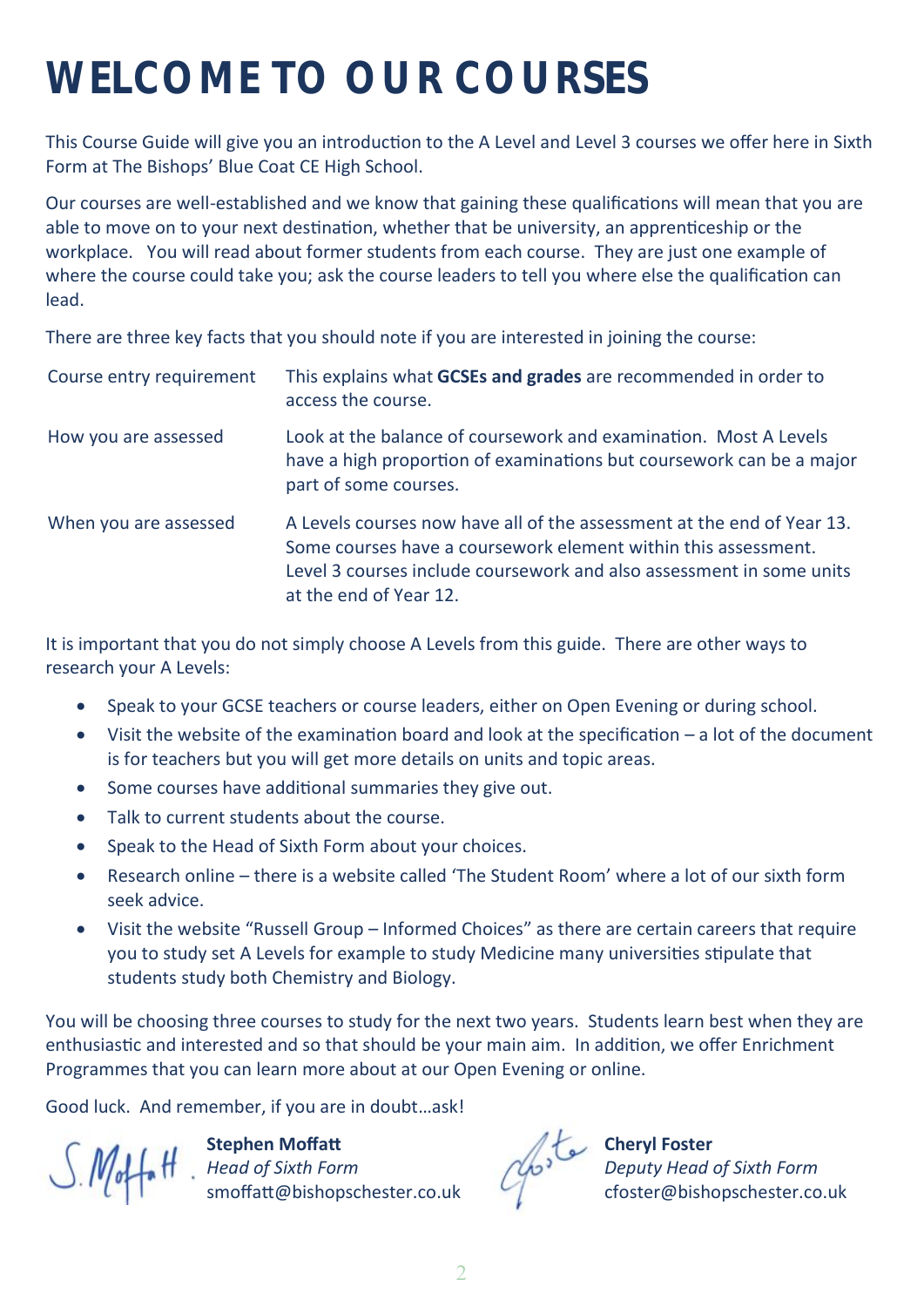## **Art**

**Entry requirements:** Grade 6 in Art & Design.

#### **Why study Art?**

The benefit of an Art course is that you don't just study Art: you make it. Art enhances fine motor skills, hand-eye coordination,



problem solving skills, lateral thinking, complex analysis and critical thinking skills. No matter what career you choose, those who can arrange, present and display material in a way that is aesthetically pleasing have an advantage. In a fast-paced, changing world full of technology and business, there has never been a better time to join the creative industries.

#### **Where can this course lead?**

There are many career options and routes available to Art students, especially as the creative industry is currently the biggest growing industry in this current economic climate. Some of the most popular career routes are Fine Artist, Illustrator, Photographer, Animator, Graphic designer, Arts administrator, Printmaker, Game Designer, Fashion, Makeup Artist, Costume and Theatre Design, Teacher/university lecturer.

#### **What do students think?**

"I enjoy Art as it gives me a break from other essay based subjects. It allows you to express yourself creatively. It's a really nice environment to work in and you get the chance to experiment with different materials and techniques."

"I love that Art gives you the room to express your creativity through a variety of mediums."

"I enjoy Art because I like the vast amount of freedom we are given, also the fact that I can express myself unlike any other subject."

#### **Who could be teaching me?**

Miss French and Mrs Willingham will be teaching this course jointly. Together, with over 10 years of teaching experience, Miss French and Mrs Willingham are able to combine specialisms to deliver a course, full of diverse Art, Craft and Design based experiences. With industry experience in Graphic Design and Advertising and both active practising artists, the course is well balanced and relative to current practices.

#### **Former students**

Former students have gone to complete preuniversity foundation courses at college or have gone directly to university to study a variety of Art based courses.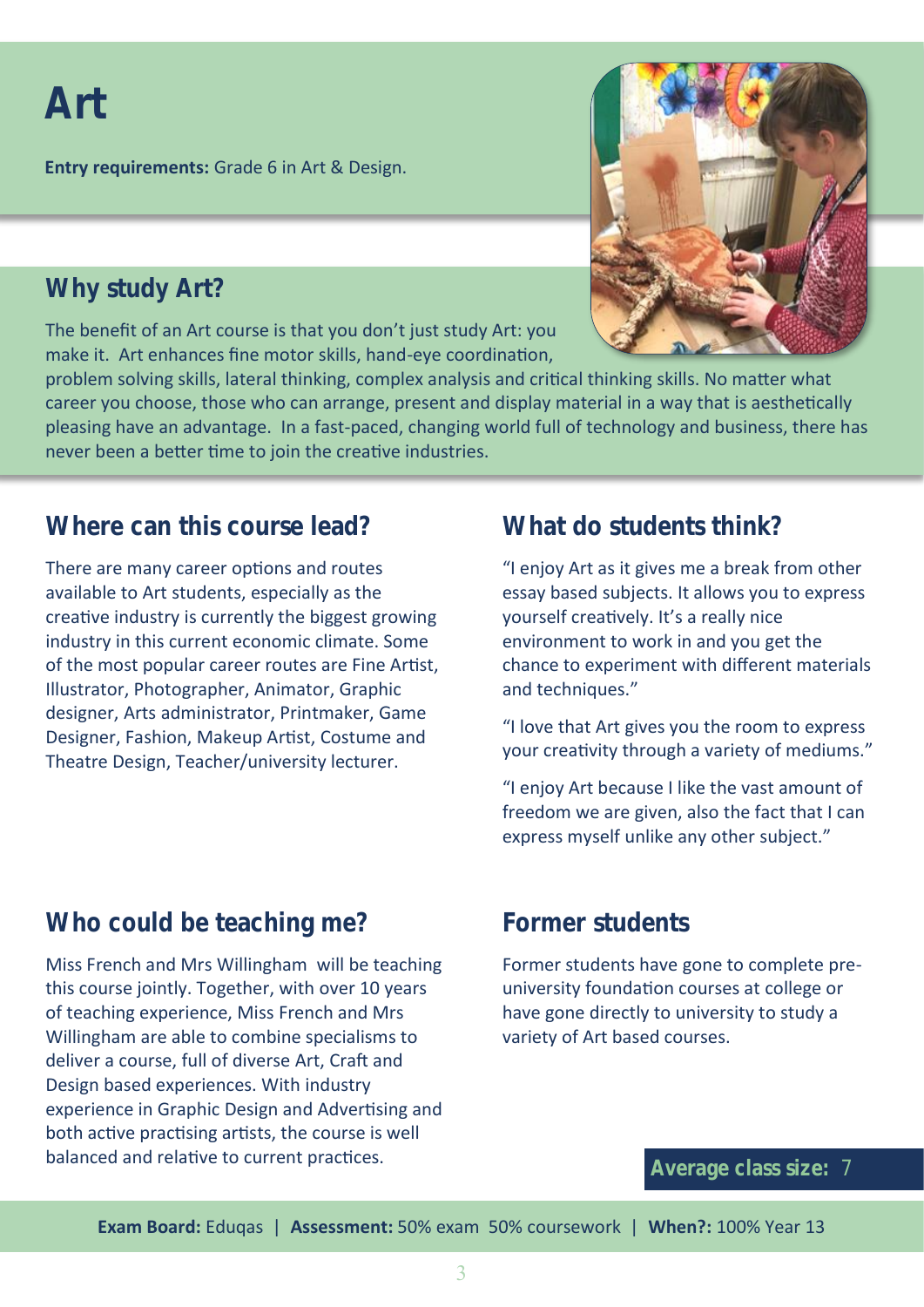# **Biology**

**Entry requirements:** 6-6 in trilogy Science or equivalent in separate Science, grade 6 in Maths and grade 5 in English.

#### **Why study Biology?**

Biology develops essential knowledge of the concepts of life together with an understanding of scientific methods. It also

increases the awareness of advances in technology which can be used in society.



#### **Where can this course lead?**

Students with an A Level in Biology typically go on to work in a diverse variety of fields. As well as expected careers such as Medicine, Nursing, Dentistry and Veterinary Science. Biology also allows for careers in the environment in areas such as marine biology, genetics and conservation.

#### **What do students think?**

"Biology has helped me to understand life around me and build my knowledge to pursue a career in science."

"A great A-level to take and it opens up a wide range of future possibilities."

#### **Who could be teaching me?**

Dr Toczyski has a PhD in biochemistry and has been teaching for 12 years, she marks for AQA and is also a senior examiner for AQA..

Mrs Woods has been teaching for 11 years having previously worked in food industry as a quality manager and microbiologist.

Miss Browne has a degree in Microbiology and Genetics and has been teaching for 8 years.

#### **Former students**

Eve is studying Biomedical Sciences at the University of Bath.

Kayleigh Bowie is studying Biotechnology at Edge Hill University.

Charlotte Jones has secured a place at University of Bristol next year studying psychology and Neuroscience.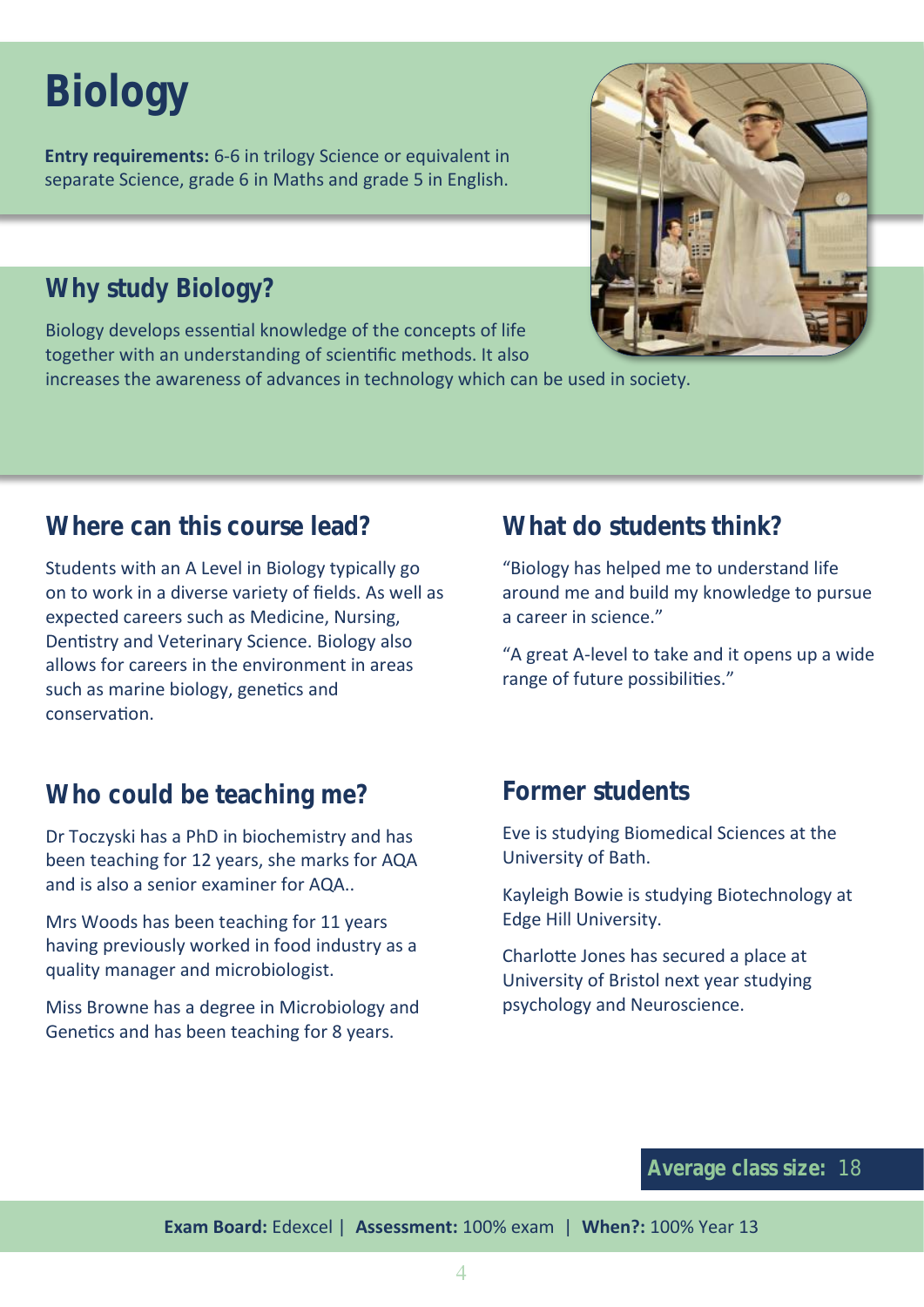### Level 3 BTEC National Extended Certificate **Business**

**Entry requirements:** Grade 5 in English or Maths.

#### **Why study Business?**

We all use businesses every day – shops, websites and apps are just a few of the ways that we access them. This course gives you



an insight into how these businesses are run and what makes some businesses successful while others fail. You might even choose to start your own business one day! This course covers all types of business, from sole traders with just one person who owns and runs the business to multinational corporations with tens of thousands of employees.

#### **Where can this course lead?**

Students with an A Level in Business have gone on to work and study in a variety of fields. This has included degrees in business, marketing, logistics, IT and the sports sector to name just a few.

#### **What do students think?**

"I like the fact that it's about real businesses that I've heard of. It's not just a load of theory. It's real life."

"The marketing work was really interesting. I watch the adverts on TV very differently now."

"It's good to know how businesses recruit staff. I'll be looking at my notes before I apply for a job in future!"

#### **Who could be teaching me?**

Mr McAlynn has 7 years' experience teaching Business A Level and has previously worked for Intel as an e-commerce consultant.

Mrs Caroe, in addition to more than 6 years' experience of teaching Business, has also been an examiner for the subject for AQA.

#### **Former students**

Jake Waring completing a degree level apprenticeship.

Charlotte Walton went on to study International Business and Economics at The University of Manchester.

#### **Average class size:** 14 -16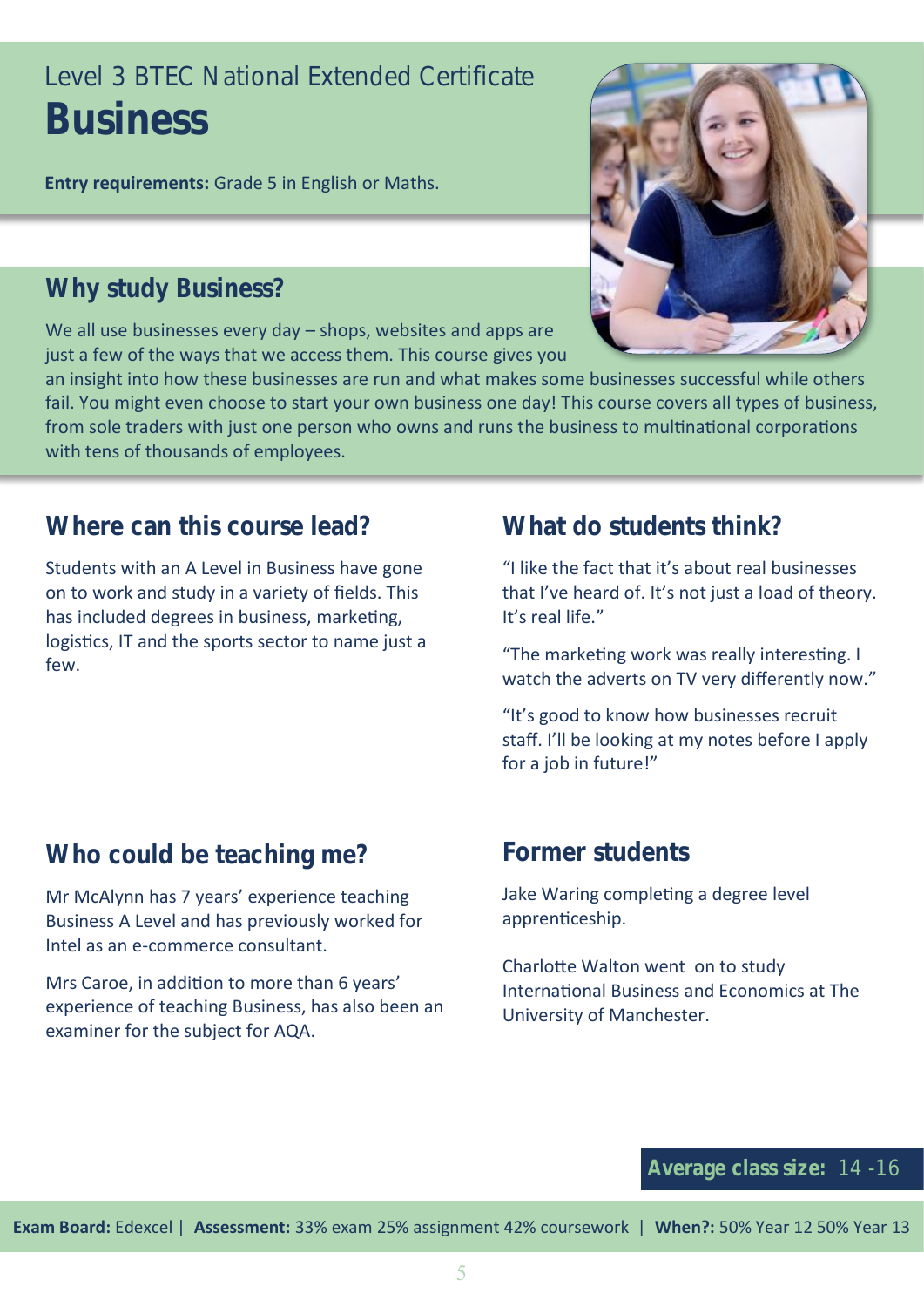# **Chemistry**

**Entry requirements:** 6-6 in trilogy Science or equivalent in separate Science, grade 6 in Maths and grade 5 in English.

#### **Why study Chemistry?**

Chemistry is an exciting, challenging and immersive subject that allows you to investigate a range of ideas and questions about the



world around you. Chemistry makes important contributions to the understanding of materials used in every day life. Physical chemistry deals with the relationship between energy and chemical reactions, inorganic chemistry deals with the synthesis and behaviour of inorganic compounds and organic chemistry is the study of carbon compounds and other elements.

#### **Where can this course lead?**

An A Level in Chemistry is a course requirement for degree courses such as Medicine, Nursing, Dentistry and Veterinary science. A Level chemists can follow a variety of future careers such as teaching, nursing, laboratory technician, forensics, engineering natural sciences and other biomedical sciences. Even if you don't go directly into a scientific field, the course provides you with so many transferable skills that universities and the job market are looking for including research, problem solving, analytical skills, alongside teamwork and communication.

#### **Who could be teaching me?**

Mrs Mooney has taught A Level Chemistry for over 20 years. She is a Practical Adviser for AQA exam board.

Mrs Adams and Dr Dearden are also experienced chemistry teachers having taught chemistry for a combined total of over 10 years. Mrs Adams gained her degree in Forensic Science and Dr Dearden achieved her PhD studying new materials in the field of solar energy.

#### **What do students think?**

"Chemistry opens up lots of opportunities and has real-life applications. Everything on the course interlinks making understanding much easier".

"Chemistry A-level gives great opportunities to develop analytical skills, the lessons are exciting and I'm really looking forward to continuing my chemistry studies at university".

#### **Former students**

Rupert Annison is currently studying Engineering at Cambridge University.

Alex Houghton is currently studying medicine at The University of Newcastle.

Katy Leigh is studying Medical Chemistry at Liverpool University.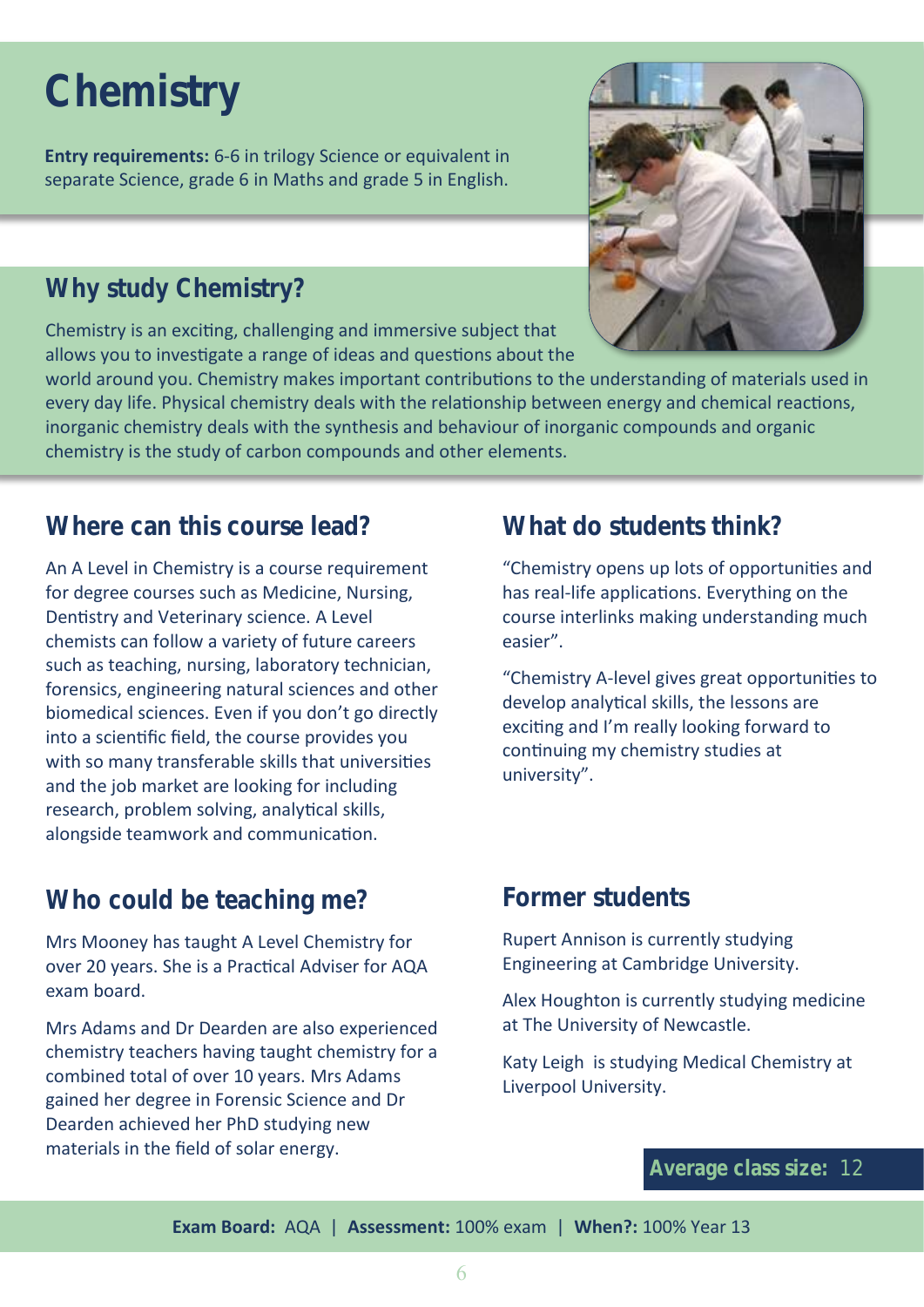### Level 3 Applied Diploma **Criminology**

**Entry requirements:** Grade 4 in English Language.

#### **Why study Criminology?**

This is an exciting new course in its second year at The Bishops' Sixth Form. Do you want to find out why people commit crime?



Then criminology is the subject for you. You will investigate the causes of crime; the impact crime has on society and examine why people turn to crime. You will also explore the criminal justice system and how effective it is in dealing with crime in the 21st Century.

#### **Where can this course lead?**

Students with a Diploma in Criminology could typically go onto to study, Criminology, Criminal Justice, Sociology or Psychology at university.

This could lead to a career path in the police, criminal justice system, social working or mental health nursing, for example.

#### **What do students think?**

"I'm really excited to be studying Criminology, it looks really interesting and I think will compliment my other options I want to study like, Psychology and Health & Social Care."

"Criminology is a unique and enjoyable subject that gives insight into both practical and theoretical approaches to tackling crime. It fits perfectly alongside subjects such as Psychology and is a great option."

#### **Who could be teaching me?**

Miss Fletcher has 14 years' experience. An expert in the sociological aspects of crime having previously taught GCSE Sociology.

Miss Sadler is an A Level teacher with 7 years' experience and Year Leader for Year 9, and is an expert in the aims and effectiveness of punishment.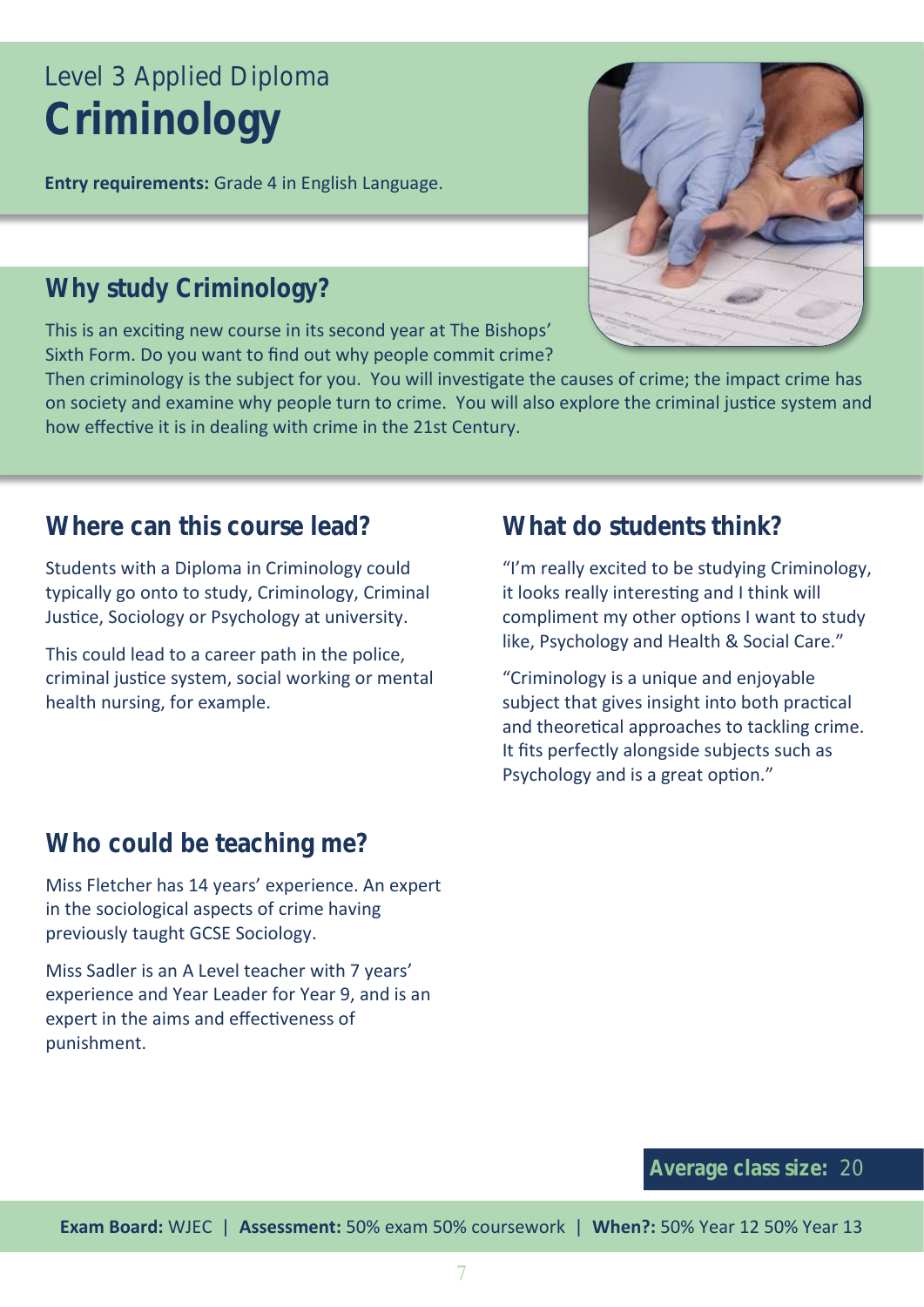# **English Language & Literature**

**Entry requirements:** Grade 6 in English Language and Literature.

#### **Why study English Language & Literature?**

This course enables students to access the world of literature predominantly through the analysis and evaluation of spoken and



written language. You will look closely at the writers' craft, interpreting and exploring the choices that they have made in their writing. You will produce a variety of writing including re-creative, commentary, discursive essays and research-based investigative writing. You will develop a wide range of skills including the ability to read critically, analyse, evaluate and undertake independent research.

#### **Where can this course lead?**

Students with an A Level in English Language and Literature can typically go on to work in a diverse variety of fields including Journalism, Law, Teaching, Media and Publishing.

#### **What do students think?**

"I am loving the coursework unit where I get to choose my own book to explore."

"You get to metaphorically dive into Paris and explore the city and culture from a variety of texts."

#### **Who could be teaching me?**

Mrs Bates has over 13 years' experience in teaching A Level Language and Literature. She has also been an examiner for AQA and will teach the course alongside Miss Stephenson who currently teaches both GCSE and A Level English, and is also a GCSE examiner for AQA.

#### **Former students**

Ellie Jones is studying Law at The University of Lancaster.

Sam Budd is currently studying Creative Writing at the University of Warwick.

Emily Tucker is studying Psychology at The University of Leeds.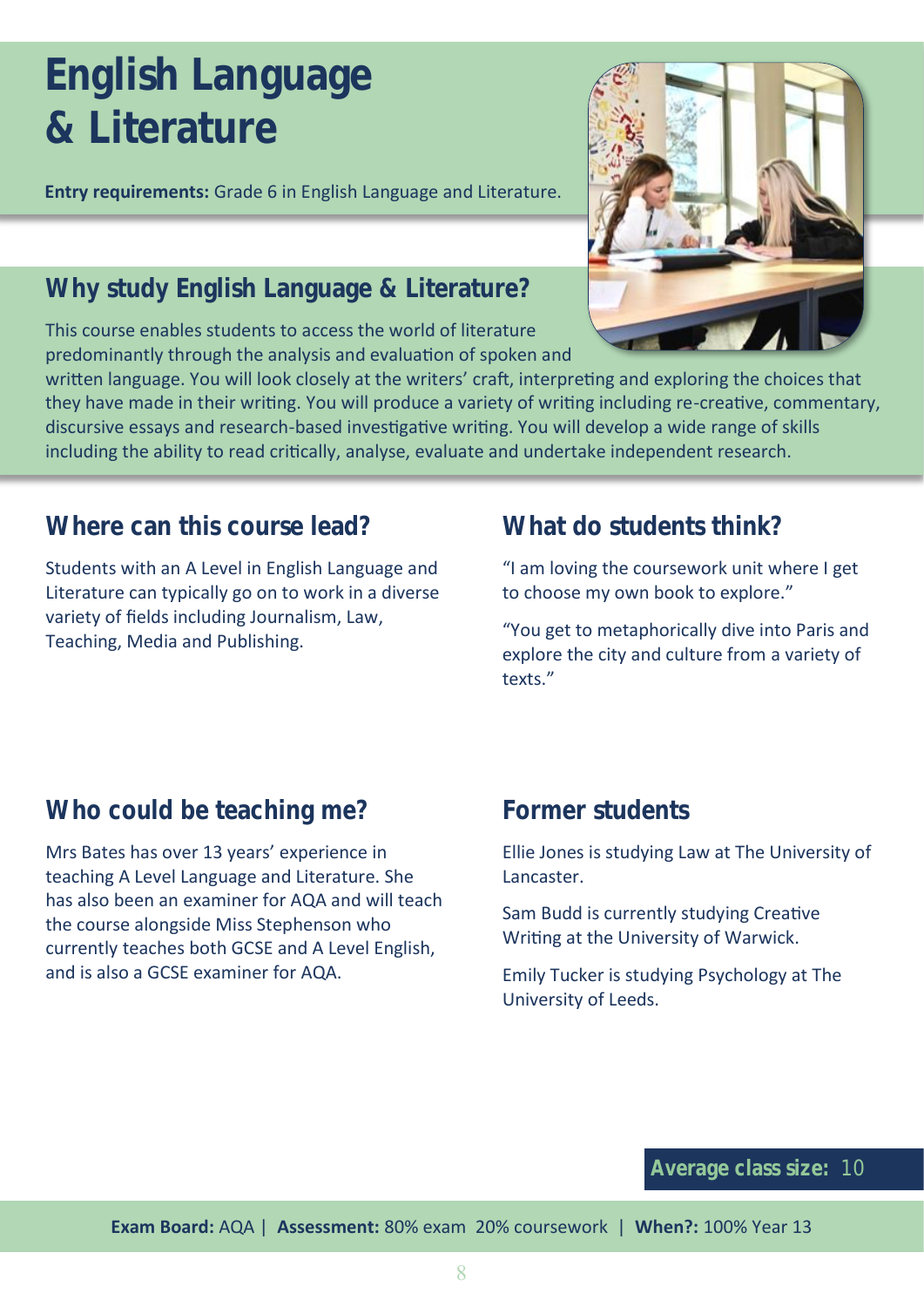# **English Literature**

**Entry requirements:** Grade 6 in English Language and Literature.

#### **Why study English Literature?**

This exciting new course is now in its second year and offers a relevant and engaging approach to studying literature. You will

experience a rich and challenging range of literature, including poetry, Shakespearean tragedy, classic fiction, modern classics, and also study the culture and history behind them. Studying Literature enables you to think critically and perceptively and argue convincingly. The coursework component gives you the opportunity to pursue your own areas of interest, honing study skills, critical theory, and investigation.

#### **Where can this course lead?**

Students with an A Level in English Literature typically go on to work in a diverse variety of fields including journalism, law, teaching, publishing, marketing, public relations, editing, copy-writing, and even working within social media.

#### **What do students think?**

"Books have been a great constant in my life and reading has always been a love of mine. Taking English Literature for A Level would be like getting a qualification for doing something I love!"

#### **Who could be teaching me?**

Mr Robinson and Mrs McManus are vastly experienced in teaching A Level. Mrs McManus and Mr Robinson both also work as AQA examiners.

#### **Former Students:**

Johanna Sealey is currently studying Theology and Philosophy at Oxford University.

Maks Wojciechowski is studying law at Nottingham University.

#### **Average class size:** 10

**Exam Board:** AQA | **Assessment:** 80% exam 20% coursework | **When?:** 100% Year 13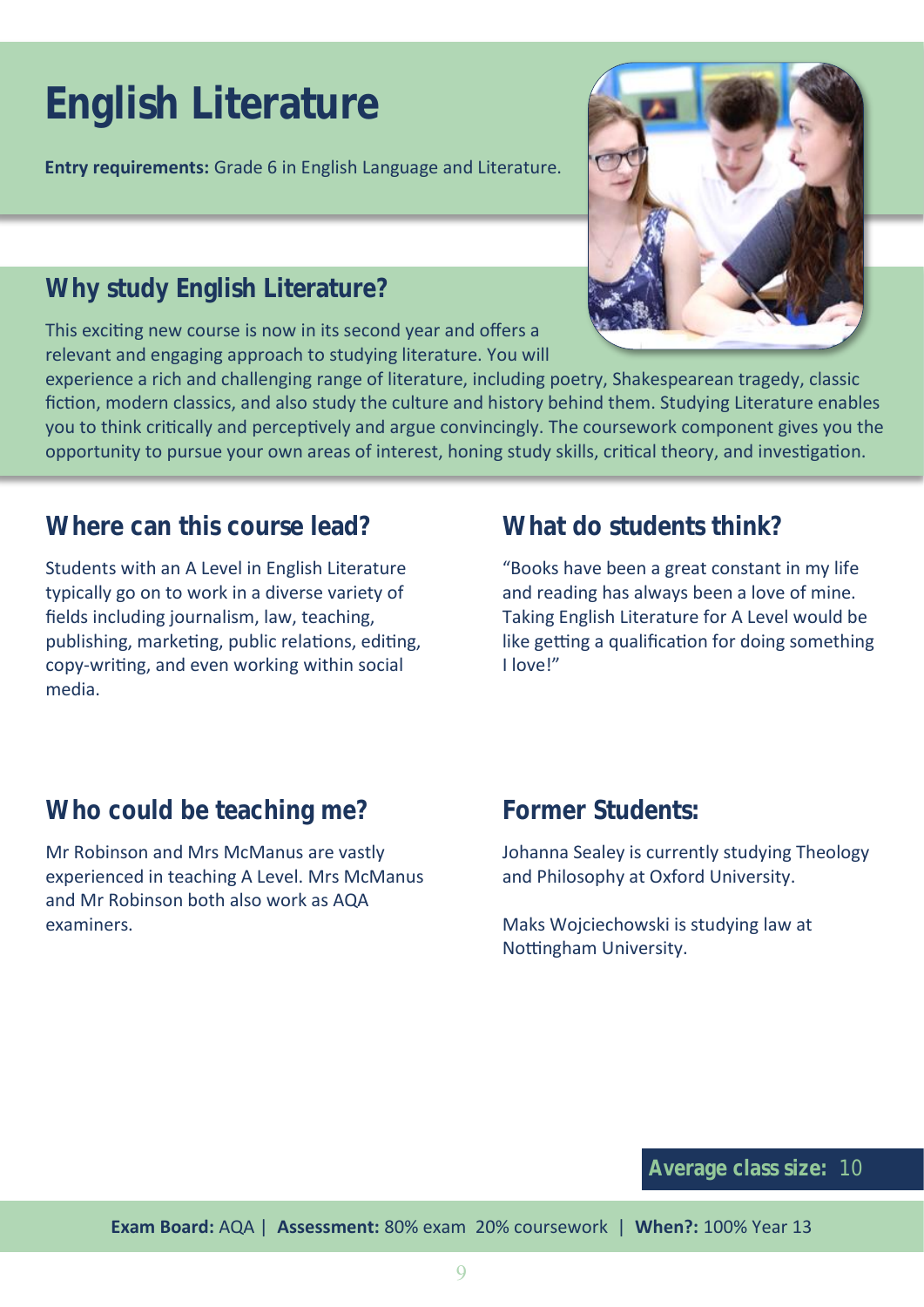# **Film Studies**

**Entry requirements:** Grade 5 in English Language and Literature.

#### **Why study Film Studies?**

In an increasingly media-saturated world, the study of film, in all its forms, holds an integral place in our critical understanding of



the modern world. As citizens, we should analyse and evaluate the impact of our greatest sources of entertainment and information as they affect our lives. Analysis of media arts is essential to a healthy democracy given that we glean so much information from visual media. This course will give you in-demand critical skills of analysis and evaluation.

#### **Where can this course lead?**

Students with an A Level in Film Studies typically go on to work in media. Careers in areas such as film production, set design, directing, editing and sound are common. Film Studies also allows for careers in journalism, advertising and writing.

#### **What do students think?**

"I chose to take Film Studies for an A Level because growing up I was always interested in photography and filmmaking. Doing this course provides me with insight into how films are created and the technical knowledge to begin making my own."

#### **Who could be teaching me?**

Miss Jessop and Mr Thomas, who both have experience in teaching Film Studies at A Level. Mr Thomas is a film enthusiast.

#### **Former Students**

Sammy Beattie is now studying TV and Film Production at Staffordshire University.

Lydia Wilson is currently studying for a degree in film production at The Met Film school. To supplement her studies she works with the West London Film School with Netflix and Bollywood productions.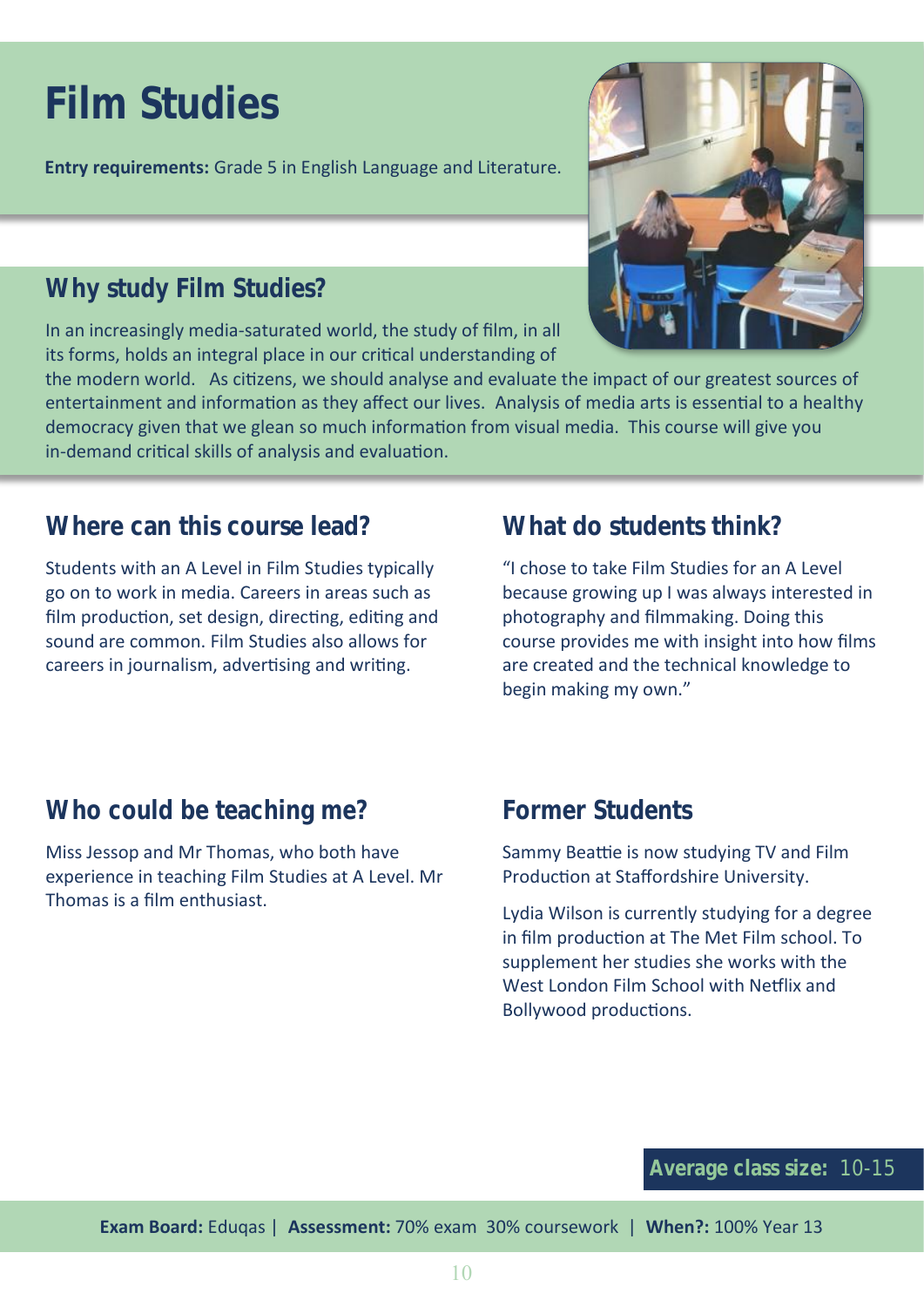### Level 3 Applied Certificate & Diploma **Food Science & Nutrition**

**Entry requirements:** Grade 5 in English and Science.

#### **Why study Food Science & Nutrition?**

An understanding of food and nutrition is relevant to many industries and job roles such as nutritionists, care providers such



as hospitals, fitness instructors, hospitality and catering, product development and promotion. This qualification provides the knowledge, understanding and skills to progress to further study or training or be used to provide experience for employment.

#### **Where can this course lead?**

The range of degrees and jobs in the food industry is massive. You have the nutrition side leading to dietetics and Sports Nutrition. The scientific side leading to roles in Food Science and Technology which is a massive worldwide industry. Then the creative side with product development, food marketing and catering.

#### **Who could be teaching me?**

Mrs Baker and Mrs Harber both have over 25 years' experience in all areas of Food Education. Mrs Baker has taught for many exam boards including AQA, BTEC and WJEC. Mrs Harber has been a coursework moderator for WJEC.

#### **What do students think?**

"I am so pleased I took Food in Sixth Form as it has the balance between academic and creative lessons."

"Now I am looking at going to University I am amazed at how many courses are available linked to this subject – and I will be able to feed myself when I leave home too!"

#### **Former Students**

Antonia Puaca doing a BSc in Food Marketing & Business Economics at University of Reading.

Curtis Antrim gained a 1st class BSC Hons degree in Nutrition and Food Sciences from the University of Reading.

Lucy Davis is currently studying for a BSc Hons degree in Nutrition and Food Marketing at Newcastle University.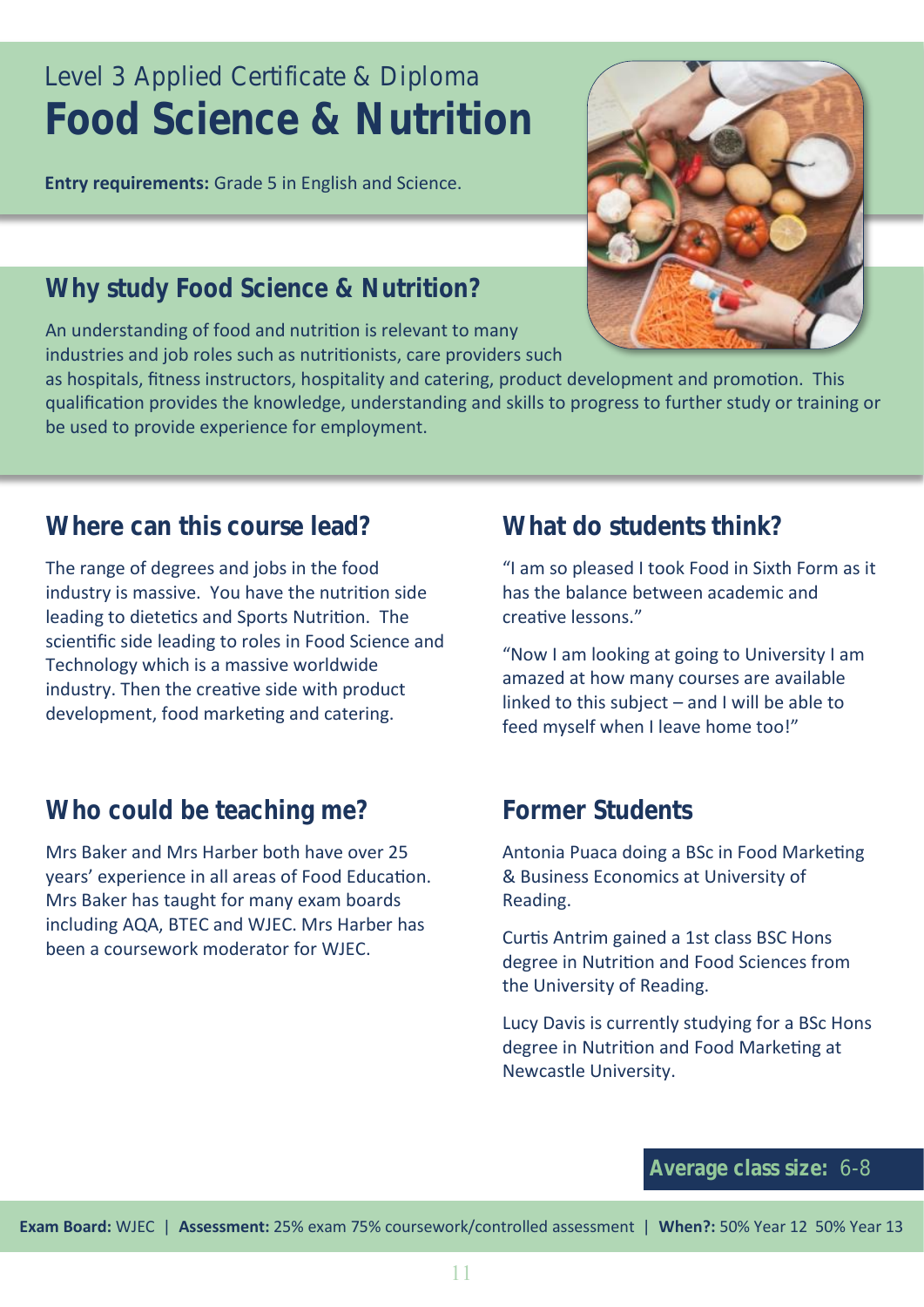### **French**

**Entry requirements:** Grade 6 in French.

#### **Why study French?**

We live in a multilingual global society and languages are undeniably all around us, whether at work, on holiday or just



casually in day-to-day life. This course is ideal for you if you wish to improve your communication skills, your understanding of grammar and to develop your linguistic ability making you more employable as employers seek people with a language qualification. This course also aids appreciation of other cultures and undoubtedly broadens horizons.

#### **Where can this course lead?**

Students with an A Level in French go on to a wide range of careers outside of the expected such as translation, including business, travel and tourism and engineering. In our ever changing European landscape the ability to rely on English is reducing and the importance of French as the language of European business and politics is growing. The ability to speak French also opens up opportunities with Canadian based companies.

#### **Who could be teaching me?**

Mrs Williams and Mr Owen both have over 10 years of A level teaching experience and have an excellent record of helping students achieve top grades.

We also have a FLA (Foreign Language Assistant) who provides one-to-one speaking sessions for 30 minutes every week.

#### **What do students think?**

"I love the French language and studying A level allows me to improve my language ability."

"I found the transition to A Level from GCSE okay because of all the support that we had from teachers."

"I really enjoy learning more about the culture as well as developing my language skills."

#### **Former Students**

Many recent students have gone on to study French at university.

Suzy Keen is studying French and German at the University of Leeds.

Anna Williams is studying French and English Literature at the University of Manchester.

James Thomas is pursuing studies in French and Business Studies at the University of **Sheffield**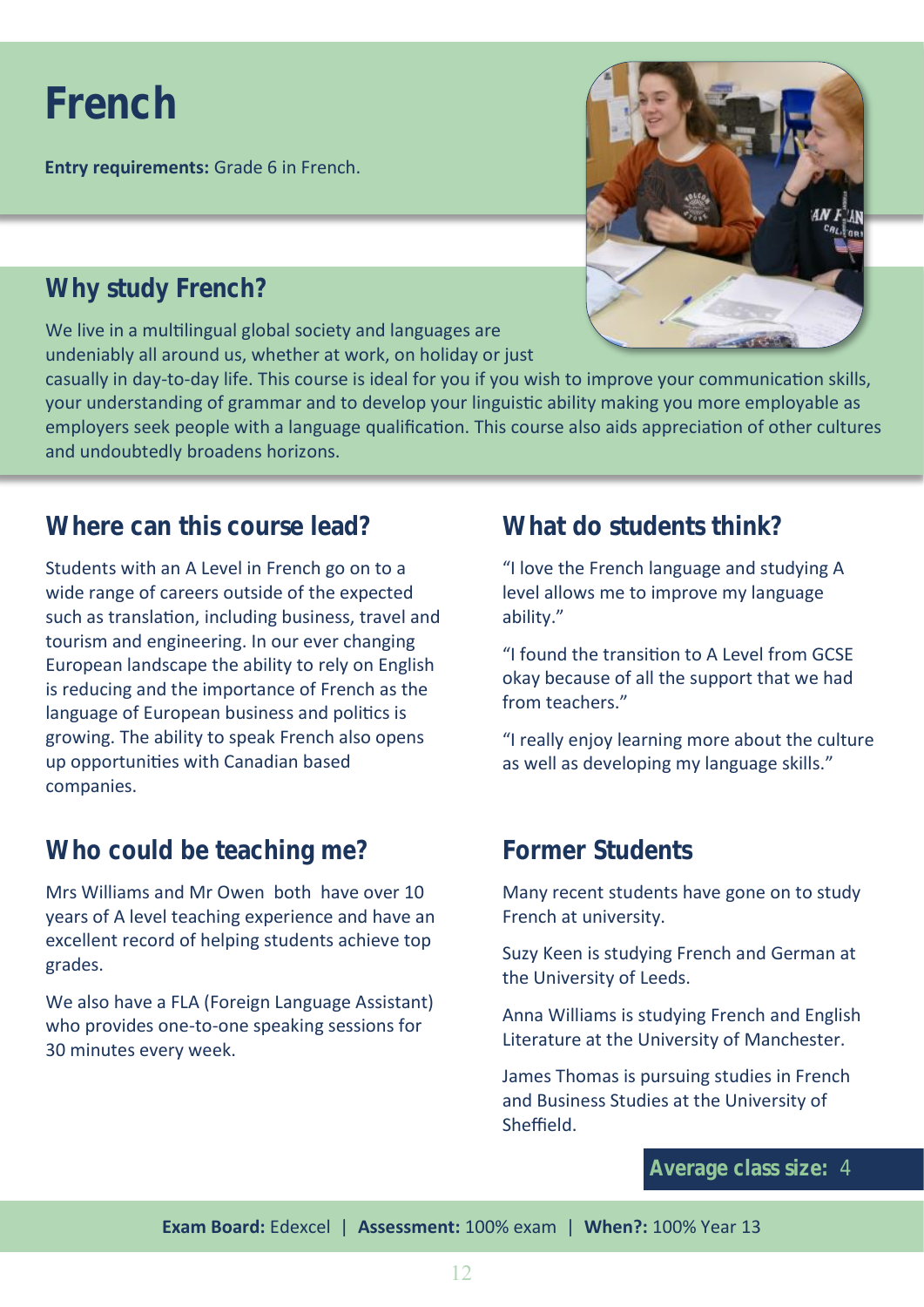# **Geography**

**Entry requirements:** Grade 6 in Geography.

#### **Why study Geography?**

A Level Geography covers both the physical and human environments, and the complex interaction of processes that



shape our world. Studying Geography will allow you to understand processes and landscapes that others take for granted. The broad nature of the course means you will always find something that interests you, and the skills you learn are widely applicable as you move onto further study.

#### **Where can this course lead?**

Every year students who take A Level Geography apply to study Geography and Geography-related degrees at university and higher education level. In the past few years Geography has been used as a facilitating subject by students successfully applying to study in areas as diverse as Law, Business and Physiotherapy, as well as those accepted onto apprenticeships.

#### **Who could be teaching me?**

Mr Bennett has a wealth of experience at A Level Geography with over 25 years of successfully preparing students for examinations.

Miss Thursby has over 8 years of experience in teaching A Level Geography and in addition to her BSc has a Masters degree in education.

#### **What do students think?**

"Many universities and employers are attracted to the skills that Geography equips students with, so it makes you more employable and attractive to them."

"Always something interesting to study."

"I really enjoyed Geography at Bishops' and it's helped me to get into a great university."

"The teachers were great!"

#### **Former Students**

Abbie Tucker is studying Urban Planning at The University of Sheffield.

Lucie Wallach is currently studying Geography at the University of Liverpool.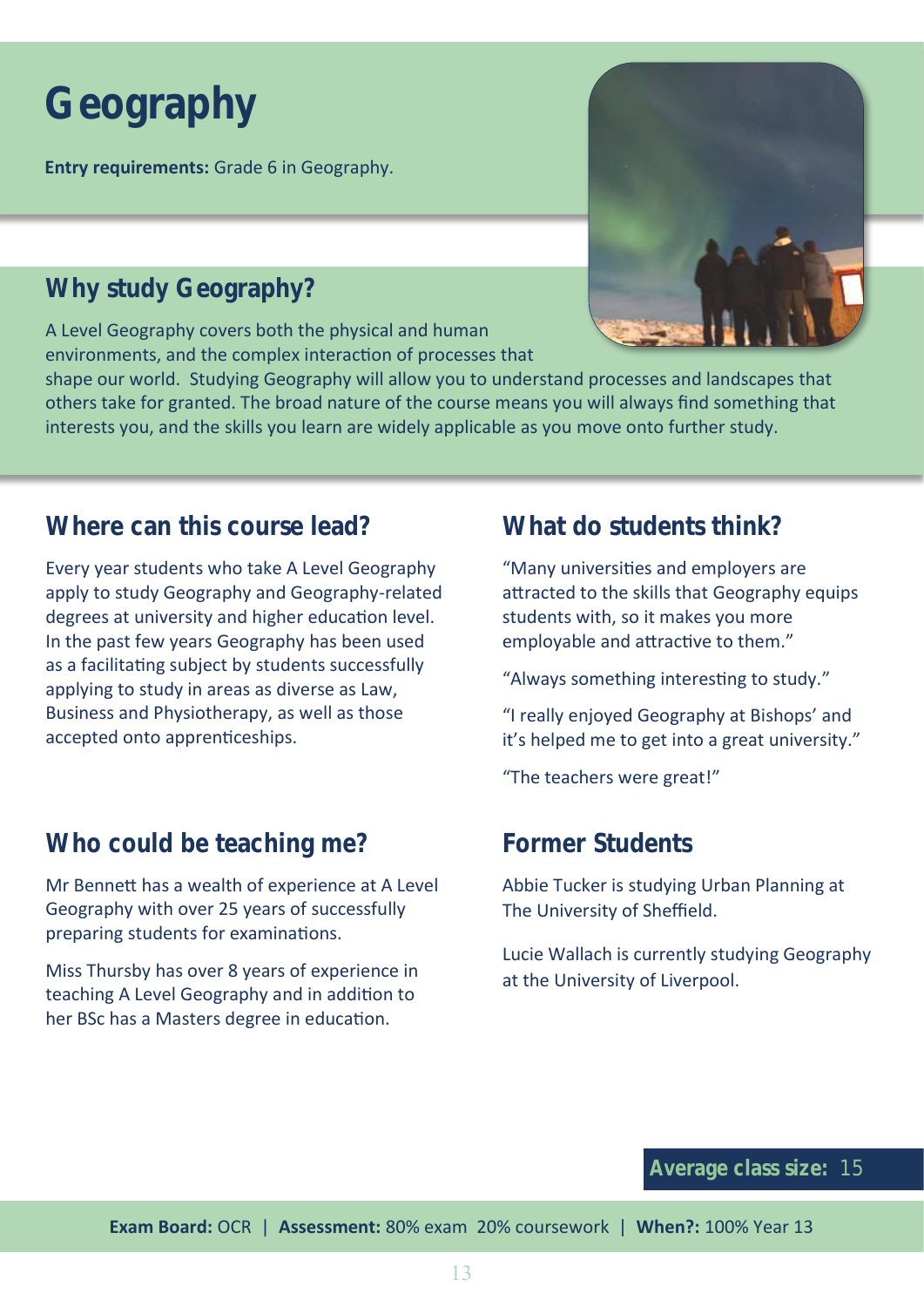### **German**

**Entry requirements:** Grade 6 in German.

#### **Why study German?**

We live in a multilingual global society and languages are undeniably all around us, whether at work, on holiday or just



casually in day-to-day life. This course is ideal for you if you wish to improve your communication skills, your understanding of grammar and to develop your linguistic ability making you more employable as employers seek people with a language qualification. This course also aids appreciation of other cultures and undoubtedly broadens horizons.

#### **Where can this course lead?**

Students with an A Level in German go on to a wide range of careers outside of the expected such as translation, including business, travel and tourism and engineering. In our ever changing European landscape the ability to rely on English is reducing and the importance of German as a major European trading language is growing.

German is a good complimentary subject for other areas such as engineering or science.

#### **What do students think?**

"I really enjoy focusing on studying topics in the context of Germany and Austria. I find the cultural aspect really interesting."

"The support from the teachers is excellent – it really helps me to improve."

#### **Who could be teaching me?**

Mr Owen and Mrs Robinson are both experienced A level teachers. We also have a FLA (Foreign Language Assistant) who provides oneto-one speaking lessons for 30 minutes every week.

#### **Former Students**

Suzy Keen is studying German and French at the University of Leeds.

Andrew Thornton is studying German at the University of Durham.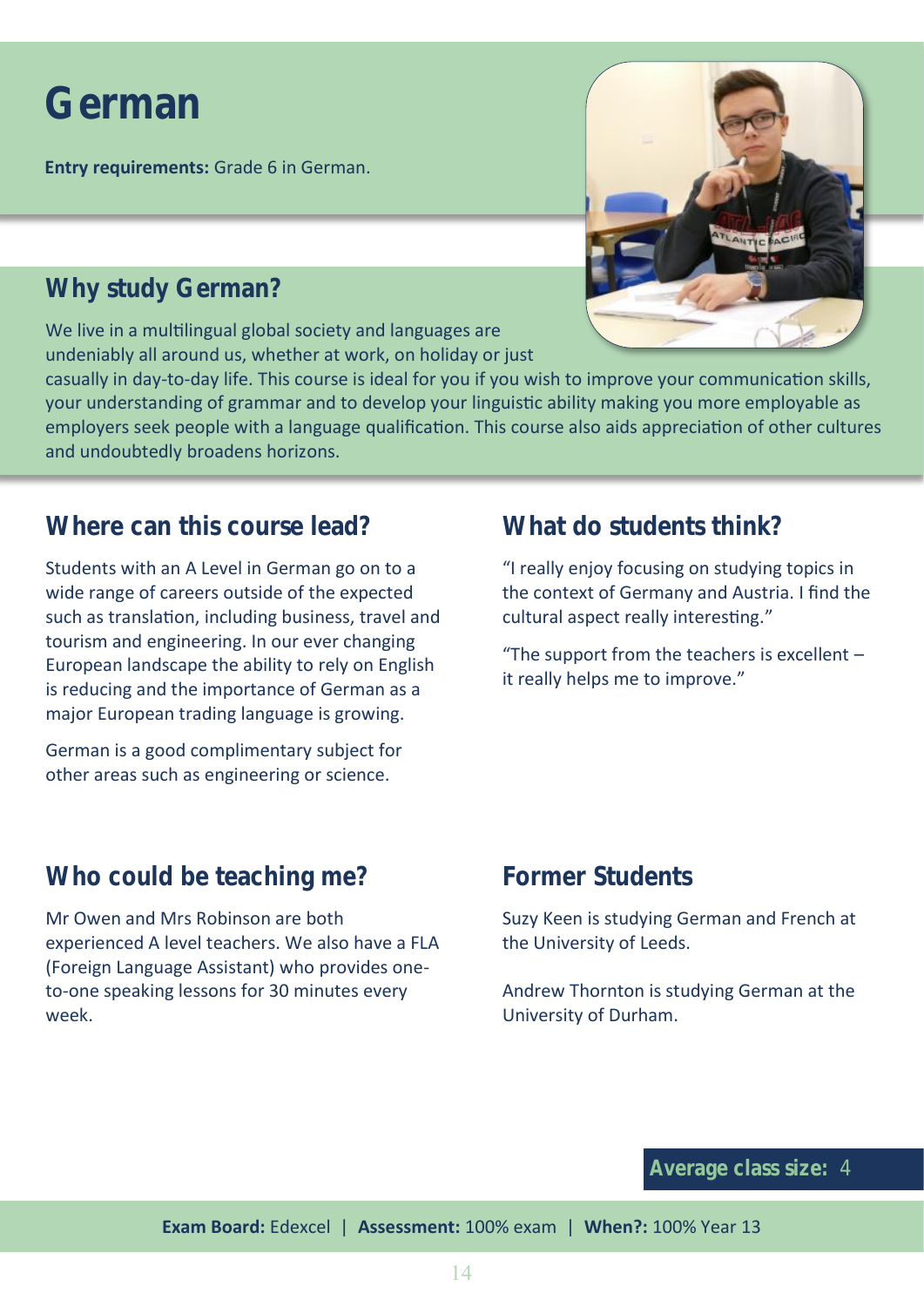### Level 3 BTEC National Extended Certificate **Health & Social Care**

**Entry requirements:** Grade 5 in English and Science.

#### **Why study Health & Social Care?**

The Health and Social Care sector is the largest employer in this country. There are a wide range of further education courses

which lead on from this course as well as an extensive variety of job roles and opportunities in this sector. Coursework is flexible and gives choice to the student on areas of the subject they are most interested in.

#### **Where can this course lead?**

Students with a BTEC in Health and Social Care typically go on to work in a diverse variety of fields. As well as expected careers such as Nursing, Midwifery and Social Work, a qualification in Health and Social Care also allows for careers in a range of other social and health care settings e.g. teaching and speech therapy.

#### **Who could be teaching me?**

Mrs Baker has over 15 years' experience in teaching Health and Social Care.

Ms Adams has a wealth of experience in teaching A level students and has successfully led the course for a number of years, with students gaining some excellent results.

#### **What do students think?**

"I've really enjoyed BTEC Health and Social Care. It's given me a much better understanding of health and social care settings and a greater awareness of careers in this field. We use a range of interesting case studies of service users and apply what we've learned in class to these service users as part of our coursework."

"The teachers make the lessons fun and challenging but are always there for guidance to help you succeed."

"I really enjoyed the coursework, finding out about different practitioners and how the different health care services work."

#### **Former Students**

Charlotte McMillan studies Health and Social Care at University of Chester and a number of students have used this course to access degrees in Nursing, Midwifery at university.

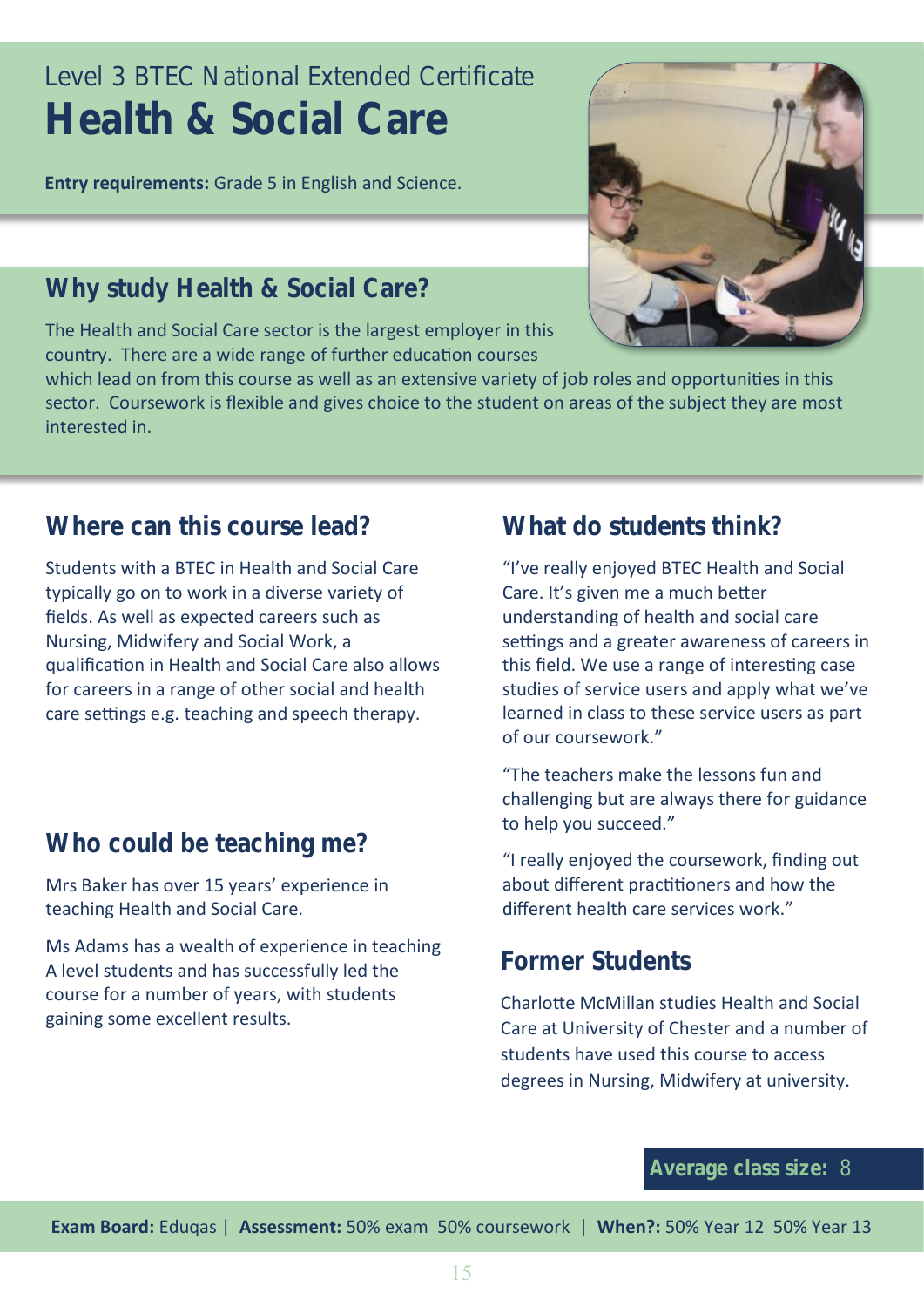### **History**

**Entry requirements:** Grade 6 in History.

#### **Why study History?**

The study of History provides students with the ability to analyse complex concepts and problems, to make judgements on cause



and consequence and to learn the skills of accurate and effective communication. History is a challenging academic subject that opens doors to many career paths. As a facilitating subject, History is a desirable option for anyone considering studying at a Russell Group University.

#### **Where can this course lead?**

Students with an A Level in History can go on to work in almost any area of work. History helps to develop the transferrable skills that can be used in management positions. It often leads to careers in law, accountancy, business management, the police, retail, the armed forces, journalism and broadcasting. One famous historian became the President of the USA!

#### **Who could be teaching me?**

Mr Hodgeman, Mrs Fitzgibbon and Mr Hardman have over 20 years' experience combined in teaching History. They have attended numerous OCR training days on the delivery and marking of the course. Mrs Fitzgibbon has also marked for O<sub>CR</sub>

#### **What do students think?**

"History has been challenging but I have enjoyed it the most out of all my subjects."

"I feel prepared for university and I am looking forward to continuing my studies in History."

"I wanted to say a big thanks for teaching me, as hard as Sixth Form was I genuinely loved learning History… I got an A overall… it all just came together at the perfect time!"

#### **Former Students**

Kieran Taylor is now studying History at the University of Sheffield.

Andrea Marin-Martinez is studying History of Art at The University of Nottingham.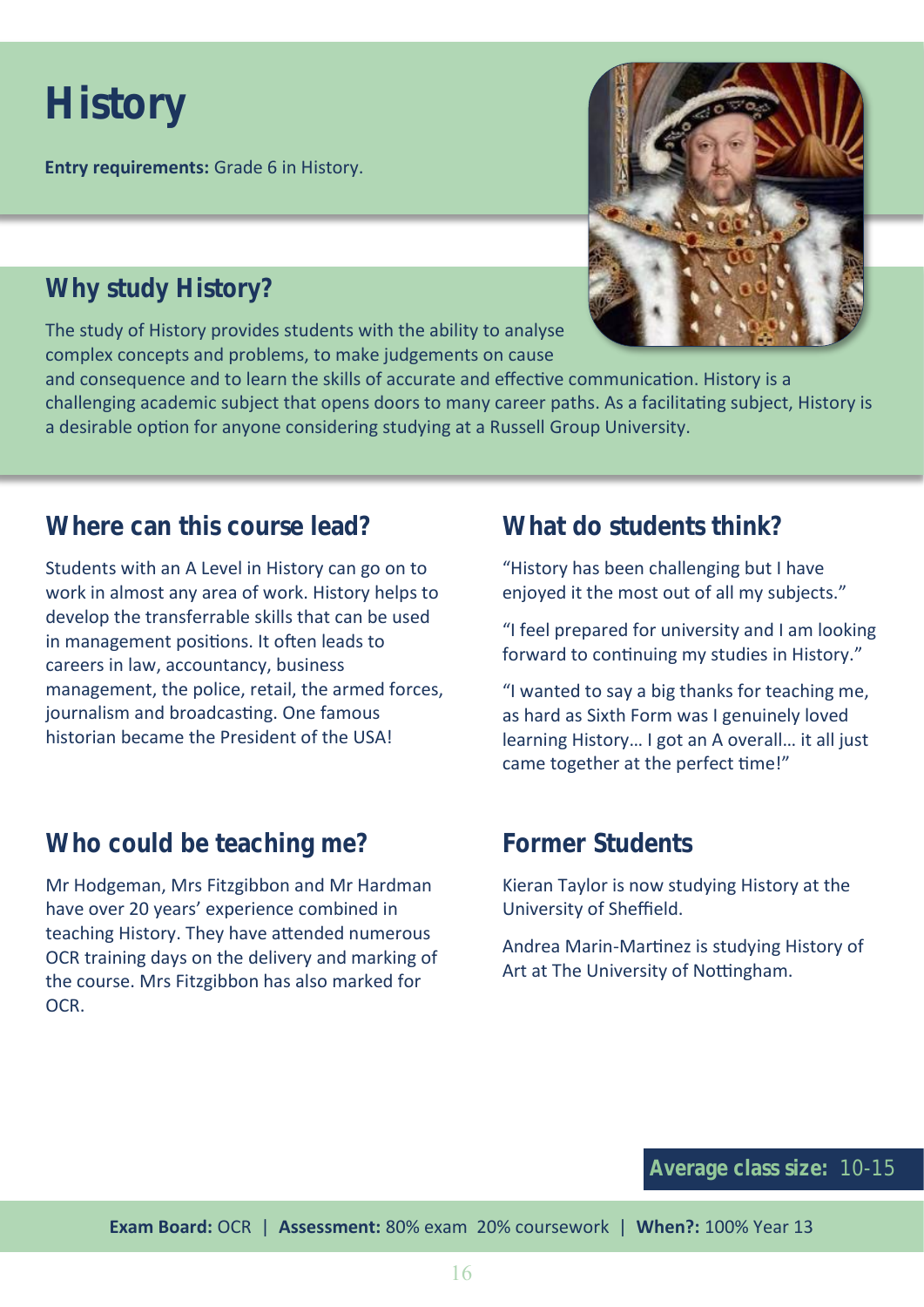### Level 3 BTEC National Extended Certificate **ICT**

**Entry requirements:** Merit in Cambridge Nationals IT or a Level 5 in Computing .



#### **Why study ICT?**

ICT provides a great foundation for studying ICT or a related area in Higher Education. It also provides students with a wealth of skills and knowledge for direct entry into apprenticeships and employment.

#### **Where can this course lead?**

ICT can open up a broad range of pathways, including further studies in ICT or Computer Science, moving onto technical qualifications, apprenticeships in areas such as software development or cyber security.

#### **What do students think?**

"It's a challenging and rewarding course."

"The coursework gives you a way to look at the work and get real world experience at the same time."

"The website development coursework is really interesting."

#### **Who could be teaching me?**

Mrs Caroe has 9 years' experience in teaching A Level ICT and has examined for OCR. Mr Fletcher has 6 years' experience in teaching A Level ICT and is a specialist in web development.

Mr Moffatt was head of ICT & Learning Technologies here at Bishops' before becoming Head of Sixth Form. He is an experienced ICT specialist who delivers the IT systems element of the course, and also has a Masters degree in teaching and learning.

#### **Former Students**

Sergei Fook is currently studying Computer Science at Liverpool John Moores University.

Cormac Mooney is currently completing a degree level apprenticeship with Cheltenham University.

Alicia Blackhurst is currently completing a degree level apprenticeship with Barclays.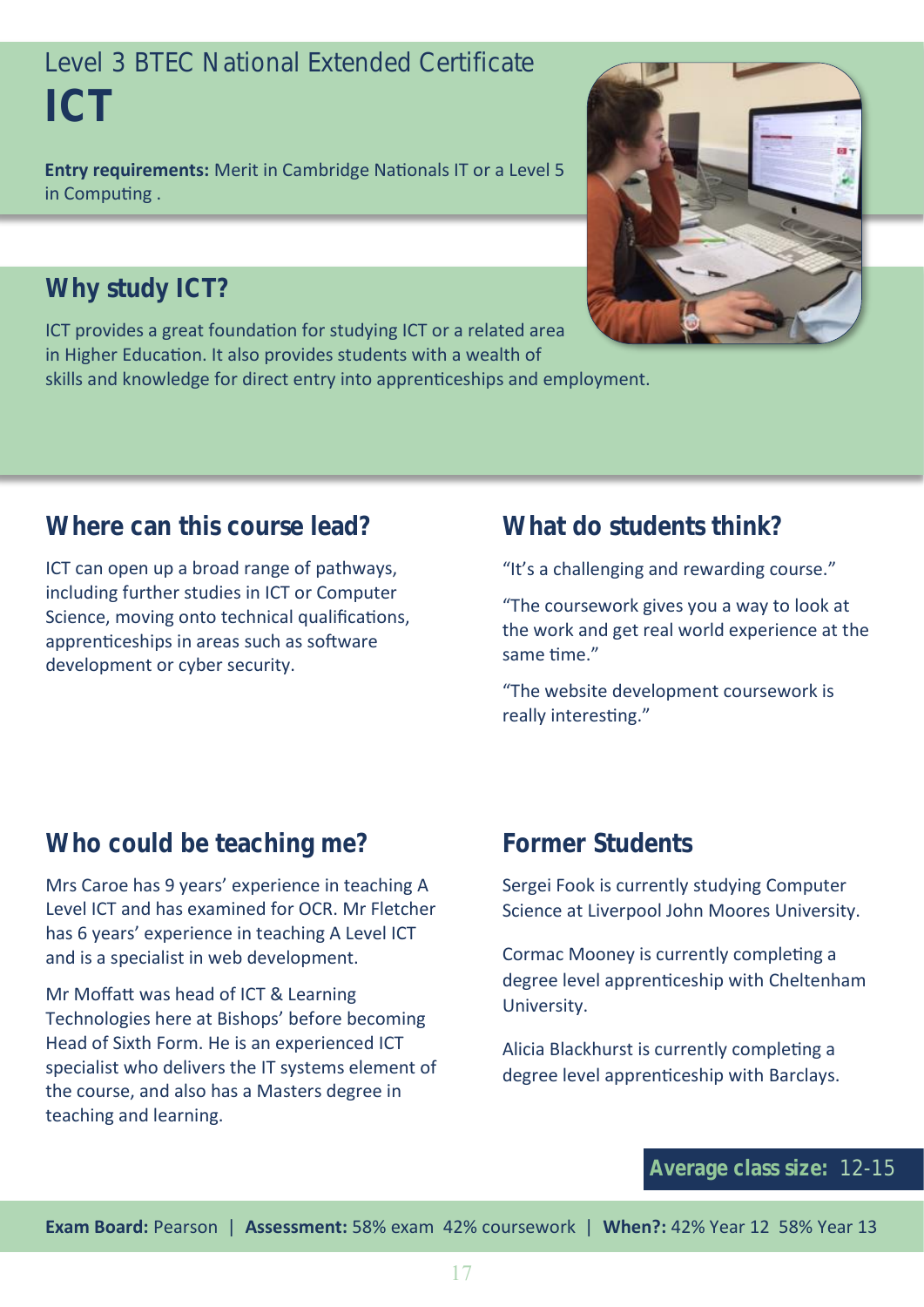## **Mathematics**

**Entry requirements:** Grade 7 in Mathematics.

#### **Why study Mathematics?**

Mathematics involves specific focus on the core elements of algebra, geometry, trigonometry and calculus combined with



application to statistical and mechanical problems. Studying Mathematics helps us to create graphics, build websites, design skyscrapers and generally understand how things work. You will also learn to create models to analyse and solve complex problems, process, interpret and evaluate data and construct mathematical arguments and proof.

#### **Where can this course lead?**

Maths and Further Maths are very versatile qualifications which help facilitate other subjects, as well as being well respected by employers. Maths and Further Maths enables students to think logically and analytically.

Maths is a really useful subject for the progression to university being an essential or preferred subject for many courses.

### **What do students think?**

"Our lessons stretch me to think about Maths from different angles, enabling me to tackle a variety of challenging problems."

#### **Who could be teaching me?**

Mathematics A Level is lead by our vastly experienced Head of Department, Mrs Davies, who is supported by Deputy and Assistant Heads of Mathematics, Mr Close and Miss Jones and Mrs Murray.

#### **Former Students**

George Cavanagh went on to study Chemical Engineering at Sheffield University.

Luke Tordoff secured a prestigious degree level apprenticeship with Airbus after his A grade.

#### **Average class size:** 15

**Exam Board:** Edexcel | **Assessment:** 100% exam | **When?:** 100% Year 13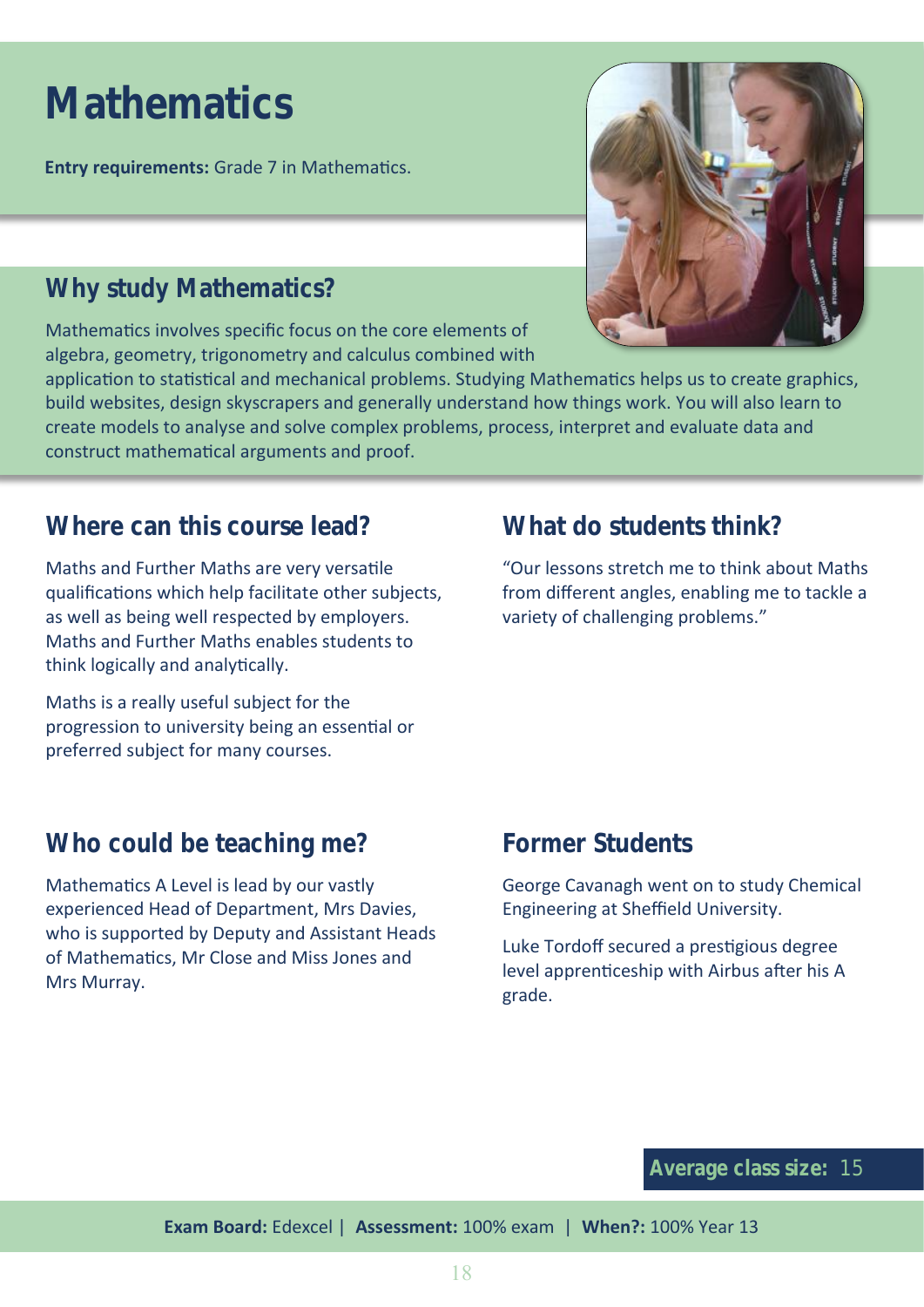### **Further Maths**

**Entry requirements:** Grade 7 in Mathematics.

#### **Why study Further Maths?**

Further Maths is excellent preparation for any degree course with a mathematical bias such as Natural Sciences, Engineering or



Finance and Accountancy. It is highly recommended if you are thinking of a Maths Degree or applying to a prestigious university. Further Maths allows you to study all three applied maths modules - Statistics, Mechanics and Decision. The Decision Maths modules introduce many of the algorithms used as the basis of computer coding for a wide variety of real life applications.

#### **Where can this course lead?**

Maths and Further Maths are very versatile qualifications which help facilitate other subjects, as well as being well respected by employers. Maths and Further Maths enables students to think logically and analytically.

Further Maths is designed to stretch and challenge our mathematics students, giving them the opportunity to add depth to their studies.

#### **What do students think?**

"Further maths gives a fantastic insight into real world applications of Maths, particularly Decision Maths."

"Further maths is a great way to see how different sections of Maths are linked and multiple possibilities in which problems can be solved."

#### **Who could be teaching me?**

Further Maths A Level is usually taught by one teacher and is likely to be Mr Close or Mrs Davies who both have a breadth of experience teaching the extended topics.

#### **Former Students**

Will Leighton went on to study Mathematics at Durham University.

Rupert Annison went to study Engineering at Cambridge University.

This year all of our Further Mathematicians have applied to study maths related courses at Oxbridge.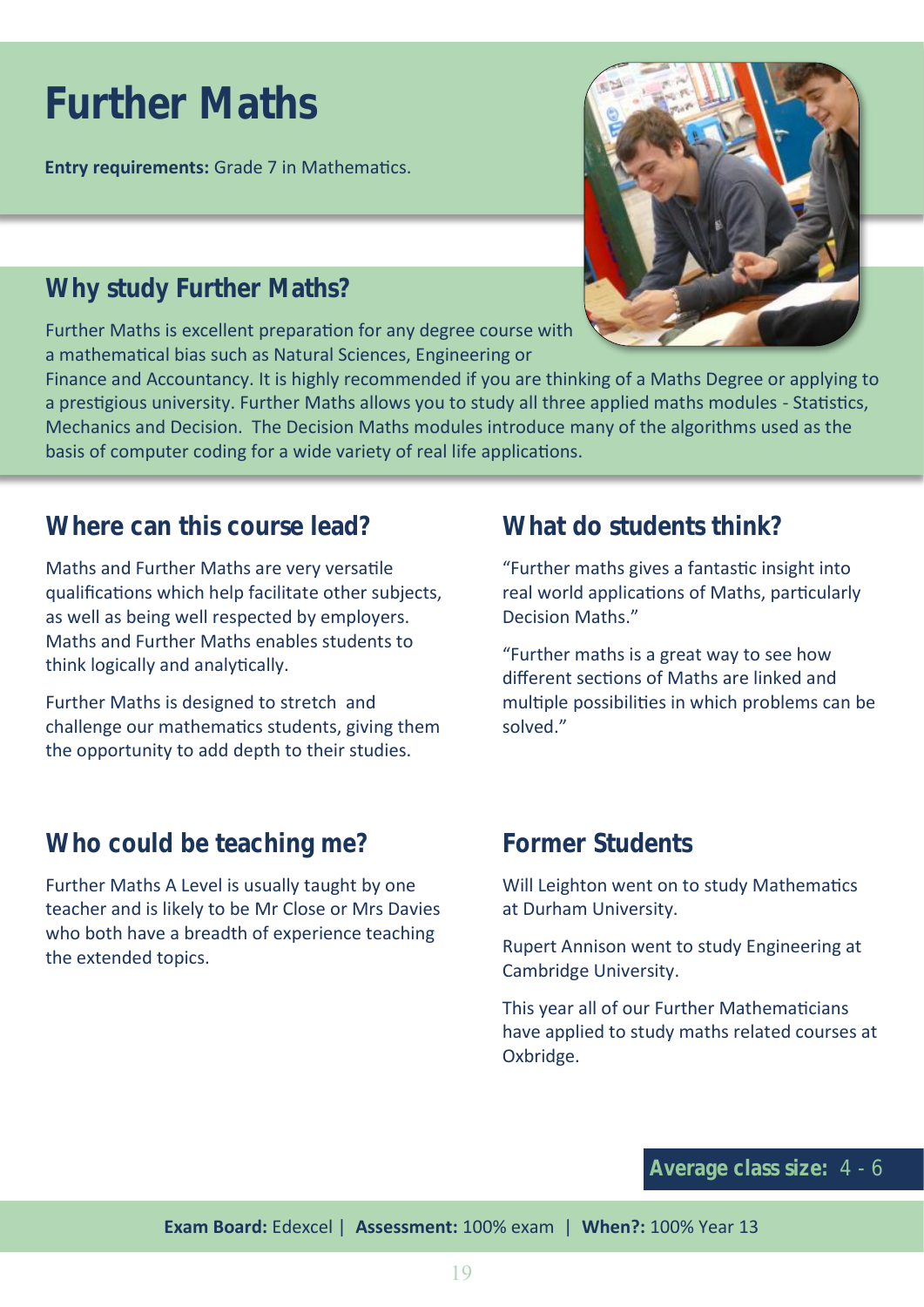# **Physics**

**Entry requirements:** 6-6 in trilogy science or equivalent in separate Science. Grade 7 in Maths and grade 5 in English.

#### **Why study Physics?**

Physics is a key part of science and technology, and is used to solve many problems ranging from health, environmental



concerns and technological advances. Students gain valuable transferable analytical skills. A real passion for Mathematics is rewarded when studying Physics, as it is literally 'the language of the subject'. There will be numerous opportunities to challenge yourself, and your thinking, during this exciting course.

#### **Where can this course lead?**

Students have gone on to enjoy courses and careers in Engineering and Aerospace industries as well as diverse courses such as material, computing, geo-sciences and architecture.

#### **What do students think?**

"Studying physics is useful, interesting and has a wide variety of applications. It teaches you the logical and analytical thinking skills required in the world of work."

#### **Who could be teaching me?**

The teachers of Physics all share a real passion for this technical subject. They both appreciate and promote the benefits of this topic and its uses in the wider world of science and beyond.

Both Mr Langan and Dr James have previous extensive industrial and engineering experience that is brought to the course content, enhancing its relevance and enjoyment.

#### **Former Students**

Aidan Daly studying Astrophysics and Space science at the University of Kent.

Rupert Annison is studying engineering at Cambridge University.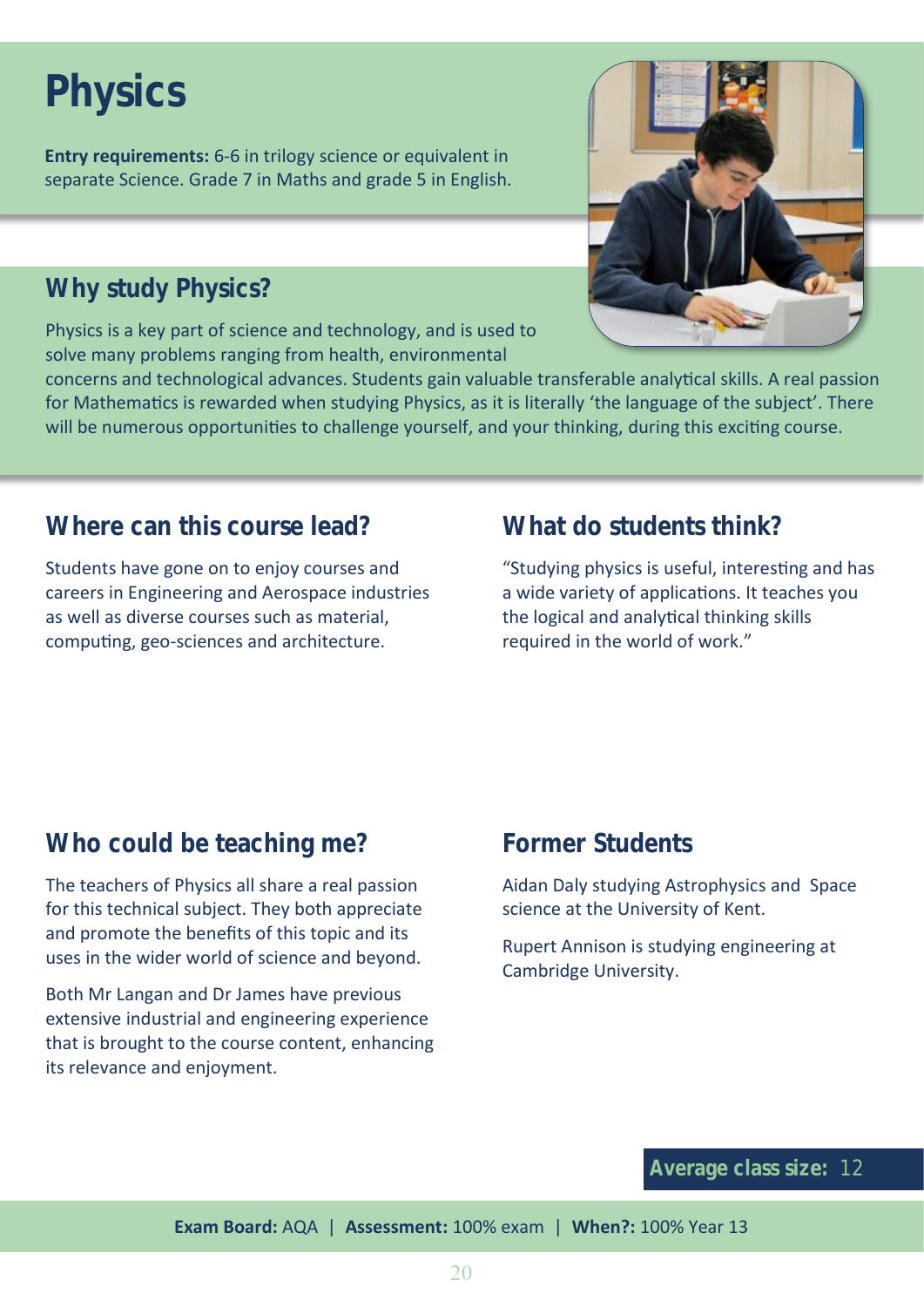### **Product Design**

**Entry requirements:** Grade 6 in GCSE Design & Technology or grade Merit or above in Engineering Studies.

#### **Why study Product Design?**

Students will learn and apply key design skills, building confidence to take design risks. Through the encouragement of innovation



and creativity you will develop an understanding of new and emerging technologies, recognise design needs and develop an understanding of how current global issues, including integrating technology, impact today's world. You will develop an in-depth knowledge and understanding of components and process, including product development through prototyping, realisation and manufacture.

#### **Where can this course lead?**

*Apprenticeships*: Junior Product Designer, Service technician, Civil Engineering Technician, Plumber, Design & Draughting Technician, Engineering Model Maker.

*Degree courses*: Product Design (inc textiles), Systems & Control Technology, Art, Graphic Design, Media, Music Technology, Computing, Maths, Physics, Photography, Engineering.

*Careers*: Aerospace Engineer, Animator, Architect, Bricklayer, Building Control Officer, CNC Machinist, Computer-aided Design, Costume Designer, Electrician, Lighting Technician, Medical Illustrator, Petroleum Engineer, Photographer, Plumber, Quantity surveyor, Teacher.

#### **Who could be teaching me?**

The course is led by Mr Hooker and Mr Cross who combined have over 30 years teaching experience within the subject area. They are supported by a fully engaged and committed department team each with a unique set of skills that are fully utilised throughout the course with other members of the department acting as mentors.

#### **What do students think?**

"Having studied DT at GCSE, I feel the A Level course has exceeded my expectations. It has allowed me to develop my own creative skills and guided me on my future pathway."

"The guidance I have received from the department has allowed me to develop within the subject. Staff have also helped to guide me and prepare me for university."

#### **Former students**

Jen Tooke is now studying Product Design at Nottingham Trent University.

Ex head girl Georgina Evans is now completing a degree level project management degree apprenticeship with Raytheon.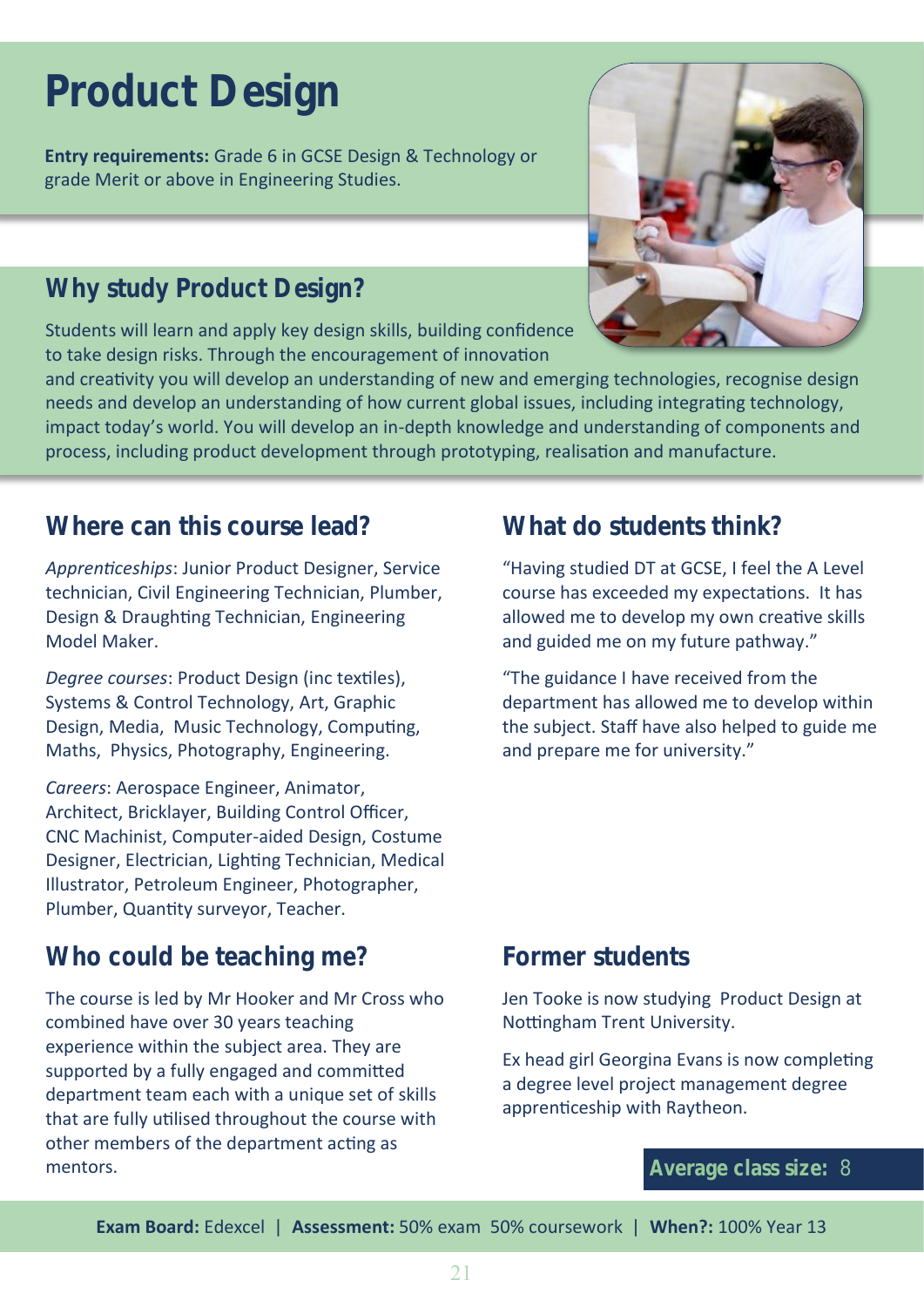# **Psychology**

**Entry requirements:** Grade 6 in Psychology or a Grade 6 in either English or Science.

#### **Why study Psychology?**

Psychology is the scientific study of the human mind and behaviour and you will learn to appreciate that there are often



multiple explanations for why people behave the way they do. Psychology appeals to a cross-section of students, regardless of whether they have studied the subject before. It builds on skills developed in the sciences and humanities. Students learn how to analyse arguments and evidence, test hypotheses and make informed judgements.

#### **Where can this course lead?**

Students with an A Level in Psychology typically go on to work in a diverse variety of fields to include police, physiotherapy and nursing, as well as more specialised psychology careers, such as clinical and educational psychology.

#### **What do students think?**

"It's really interesting because we do a variety of activities to support our learning and we cover a range of different topics that give us a better understanding of ours and others' behaviour within society."

"I chose psychology because I've always been interested in what makes people tick and I'm curious to learn more about particular aspects of the subject e.g. attachment during the early years and mental health issues."

#### **Who could be teaching me?**

Ms Adams has over 28 years' experience in teaching A Level Psychology and has been an examiner for AQA.

#### **Former Students**

Emily Tucker is studying Psychology at University of Leeds.

Emily Bryant is now studying Psychology at the University of Leeds.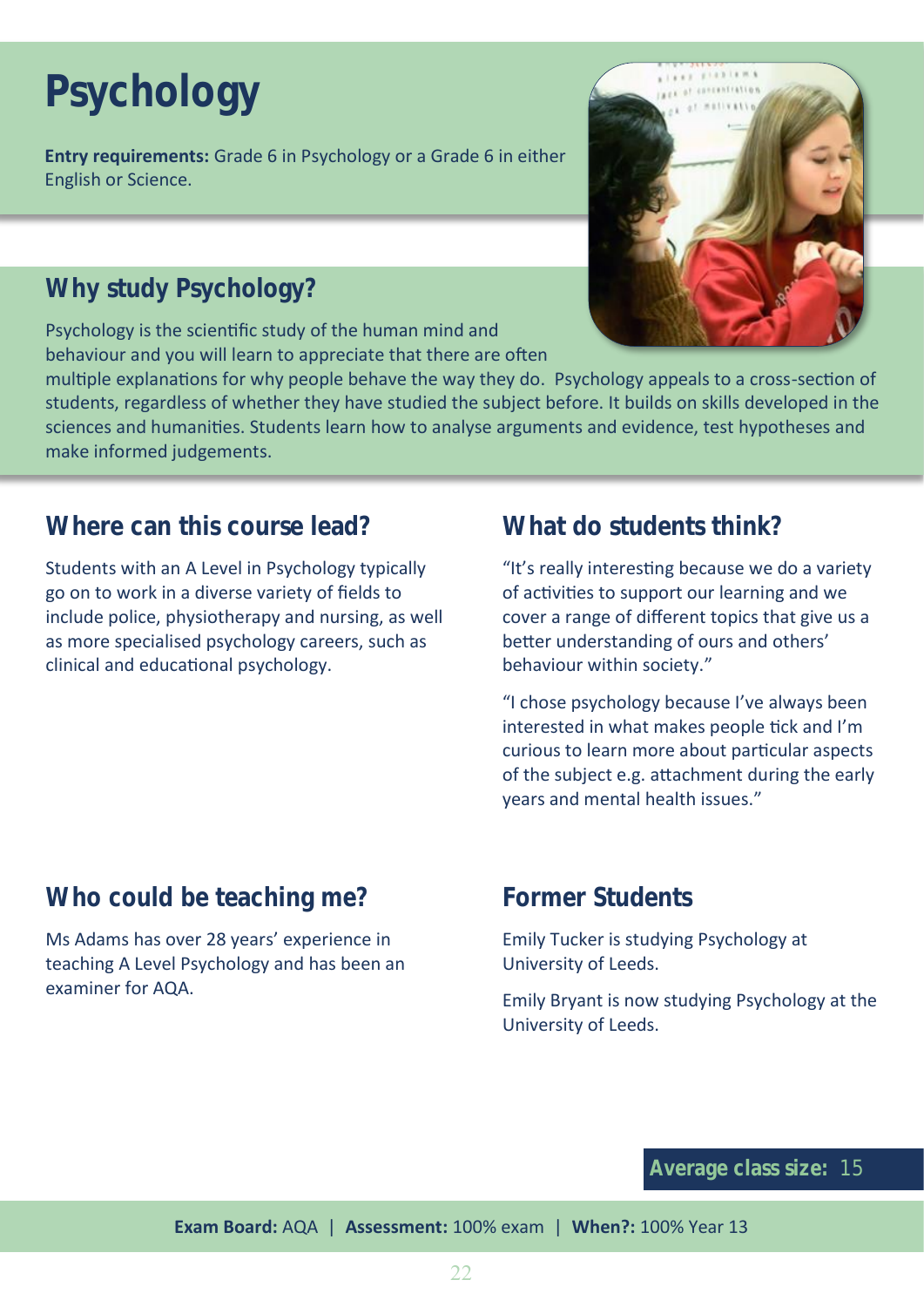# **Religious Studies**

**Entry requirements:** Grade 6 in Religious Studies and a Grade 6 in English Language.



#### **Why study Religious Studies?**

Our course ensures students have a thorough understanding of diverse philosophical, ethical and religious viewpoints. Religious

Studies is a thought-provoking subject covering contemporary themes which will help you engage in wider discussion. Topics such as free will and moral responsibility, evil and suffering, arguments for the existence of God, religion, gender and sexuality and pluralism cover a vast array of content to engage students with deep debate which will equip them for future study and work.

#### **Where can this course lead?**

Students gain critical and evaluative skills sought by higher education and employers – particularly in law, education, social work, politics, medicine, administration and the media. Religious Studies A Level can lead to many exciting career paths and opportunities.

#### **Former Students**

This version of A Level Religious Studies was a new course in 2020. Previous students who completed the earlier specification have gone on to study a wide variety of courses:

Emma Jaynes is studying Geography at Liverpool University.

Noah Ablett graduated from the University of Chester with a degree in International Tourism Management.

#### **Who could be teaching me?**

Miss Fletcher has 13 years' experience of teaching A Level Religious Studies as well as being an examiner for the Philosophy and Ethics paper for 7 years.

Dr Kay has been teaching A Level RS for 20 years and considers it to be one of the most important subjects for the 21st century world.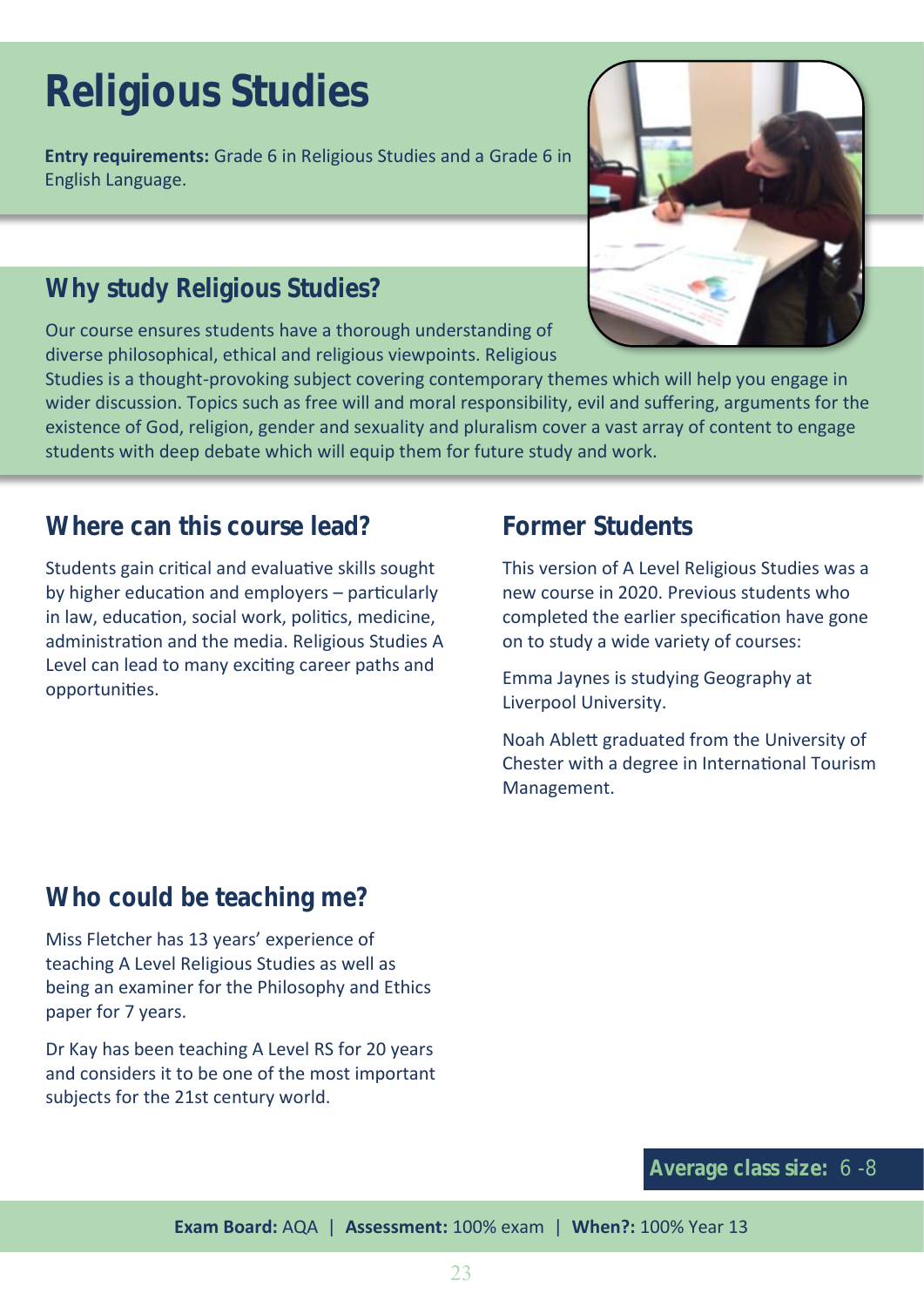### BTEC Level 3 National Extended Certificate **Sport**

**Entry requirements:** Level 2 Merit in Cambridge National Sport Science. Alternatively a Grade 7 in Science and English.

#### **Why study Sport?**

Since the UK hosted events such as the 2012 London Olympic and Paralympic Games and the 2015 Rugby World Cup, there has been



significant growth in employment areas such as coaching, fitness and event management. Sport now accounts for 2.3% of the UK workforce. Students will gain develop employability skills, cognitive problem-solving skills, critical thinking, how to work collaboratively, and self-management skills.

#### **Where can this course lead?**

Students completing their BTEC Nationals in Sport will be aiming to go on to employment, often via the stepping stone of higher education.

It combines well with a large number of subjects and supports entry to higher education courses in Sport Studies and Business, Sport Psychology, Sports Education and Special and Inclusive Education, Sport and Exercise Science.

Other future jobs would be, Personal Training, Sports and Leisure management, Coaching, Police training.

#### **Who could be teaching me?**

Level 3 teachers would be Mr Lucas, Miss Foster ( who is the course internal verifier), and Mr Mitchell. They are all experienced A Level PE and Level 3 Sport teachers. Miss Foster is a professional referee for FIFA.

#### **What do students think?**

"I have really enjoyed the different units of the course covered over the two years, especially Sport Psychology and Fitness training. Playing a sport helps but just having a passion for sport is enough as there isn't a practical assessment."

"I have really enjoyed the different ways this course is examined, having coursework units has suited my style of learning and has really helped me as my other subjects that are linearly tested have benefited too."

#### **Former Students**

Torin Jenkins who has gone on to study Sports Performance at Bath University and works in elite level sport.

Liam Wentel who has gone on to study Sports Management at Bournemouth University.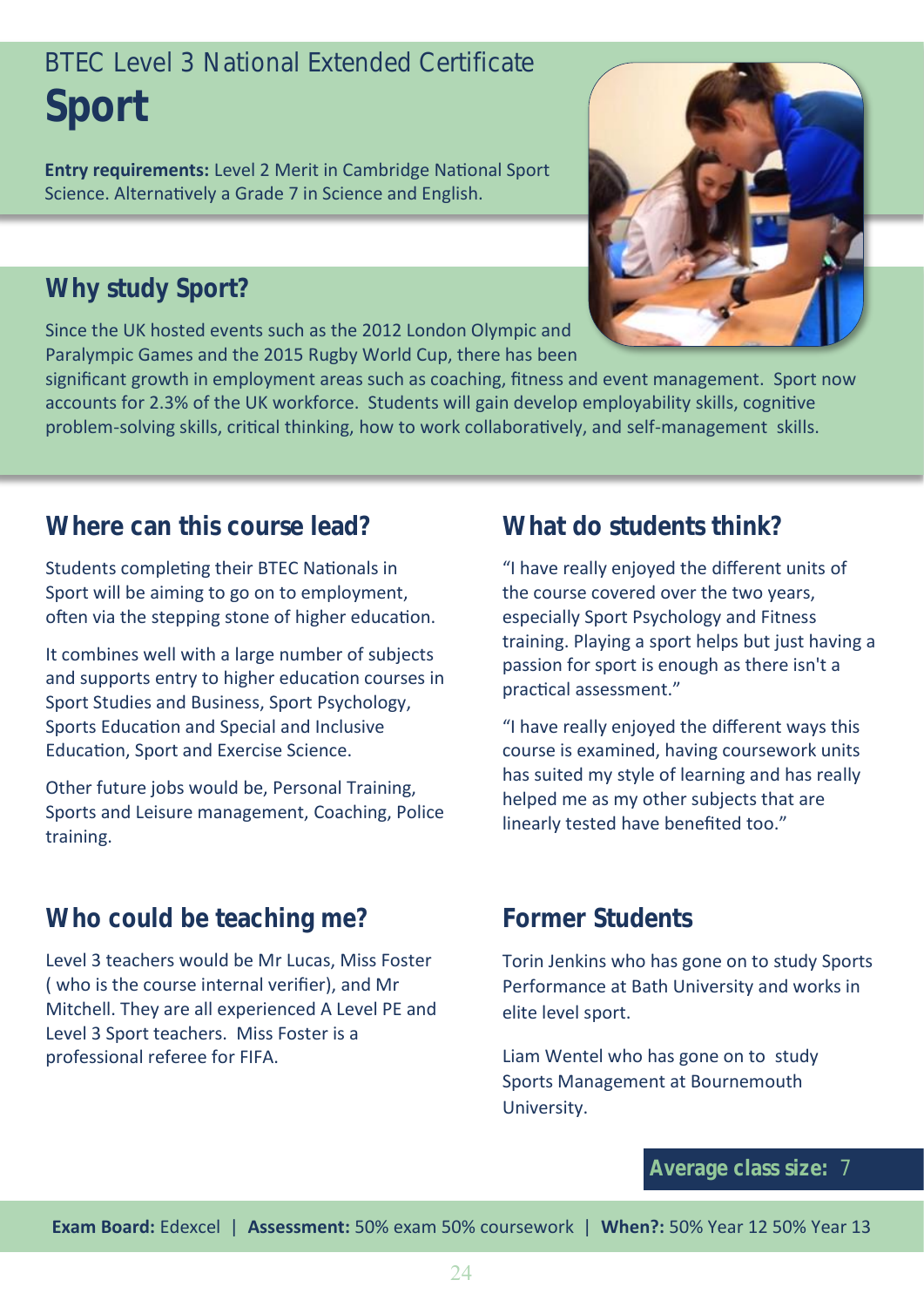### **Theatre Studies**

**Entry requirements:** Grade 6 in Drama and/or grade 6 in English Language.

#### **Why study Theatre Studies?**

Students will study in an academic setting. They will interrogate this art form, applying their knowledge and understanding to the



process of creating and developing drama and theatre, as well as in their own performance work. Students will explore a number of different plays and styles of theatre as well as devise an original piece of theatre. LAMDA examinations are also offered as part of enrichment.

#### **Where can this course lead?**

An A Level in Theatre Studies can open doors into multiple jobs in the creative industries. A qualification in Theatre Studies allows potential employers/universities to see that you are academic as well as creative and are able to present ideas with confidence.

#### **Who could be teaching me?**

Mr Otton has over 12 years' experience in teaching and examining A Level Theatre Studies.

Mr Clarkson has over 19 years experience teaching A Level Theatre Studies and is the Assistant Headteacher.

#### **What do students think?**

"A level Theatre Studies is my favourite lesson, without a doubt. There is so much detail and thought in every lesson. You are always learning something new. I have a new passion for theatre and I have definitely become a better performer because of this course."

"It is fun and very engaging."

"Theatre Studies has allowed me to grow in confidence since joining Bishops' from another school. I have constant support from my teachers."

"Theatre Studies lets me express my passion and helps build my confidence."

#### **Former students**

In previous years we have had students go on to explore careers in Acting, Directing, Stage Management, Teaching, Interior Design, Television writing, Playwriting, Law, Graphic Design amongst others.